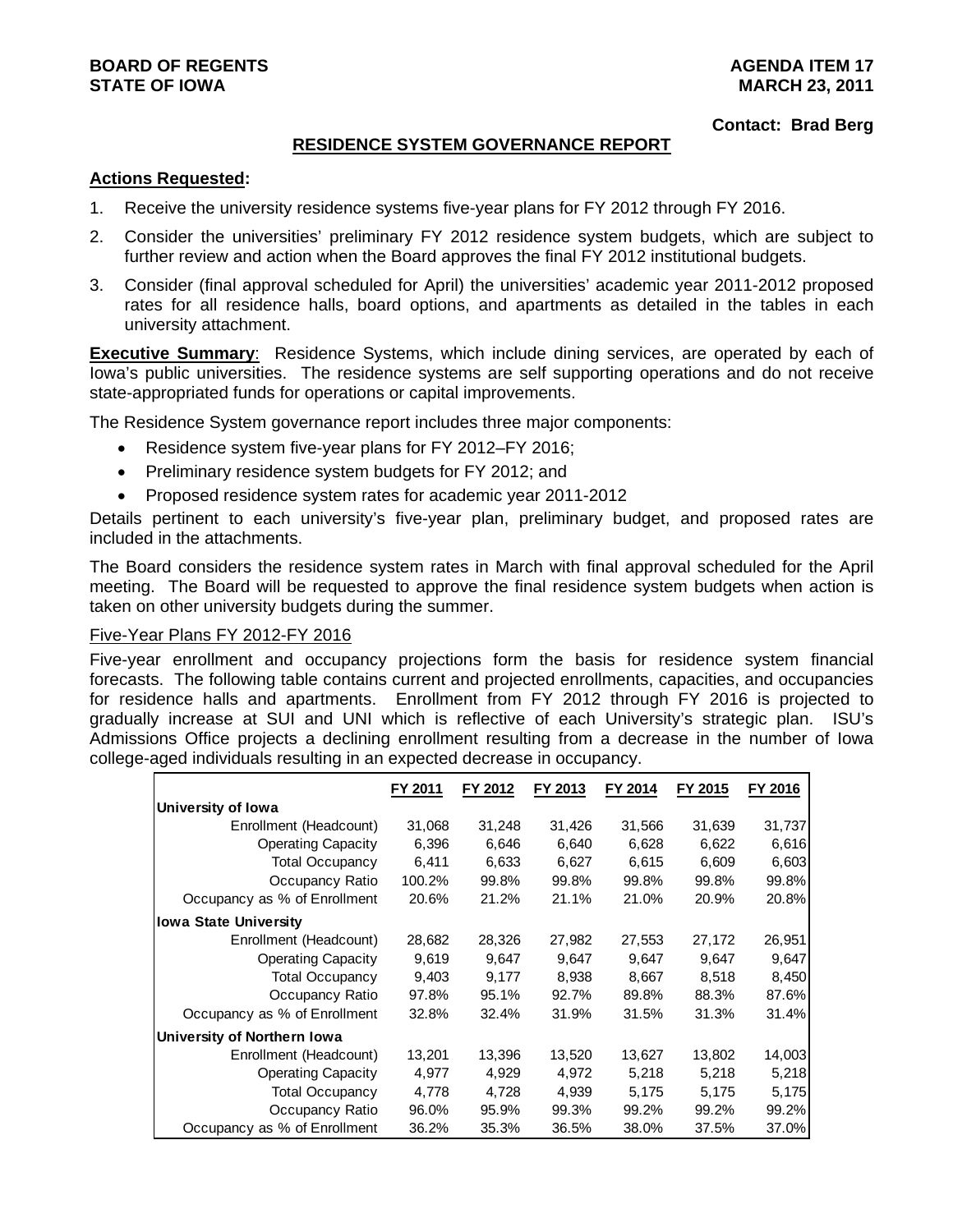### **BOARD OF REGENTS** AGENERAL BOARD OF REGENTS **STATE OF IOWA** PAGE 2

### Preliminary FY 2012 Residence System Budget Summary

The FY 2012 budgets were developed considering the expected number of students to be housed, the projected number of students that purchase meal plans, estimated operating cost increases, projected infrastructure improvements, and the debt service requirements of the systems. The following table compares revenues and expenditures from the preliminary FY 2012 budget to FY 2011 estimates and to the FY 2011 Board-approved budget. Current FY 2011 revenue estimates for each university exceed the FY 2011 budget primarily due to additional contract revenue from increased occupancy. Details for the proposed FY 2012 budgets specific to each university are contained in the university attachments.

|                                    | <b>Current Year</b> |     | <b>Current Year</b> | Next Year        |            |                |    |            |
|------------------------------------|---------------------|-----|---------------------|------------------|------------|----------------|----|------------|
|                                    | Approved            |     | Revised             | Preliminary      |            | FY 12 to       |    | FY 12 to   |
|                                    | <b>Budget</b>       |     | Estimates           | <b>Budget</b>    | FY 11 Est. |                |    | FY 11 Bud. |
|                                    | FY 2011             |     | FY 2011             | FY 2012          |            | \$ Change      |    | \$ Change  |
| <b>SUI</b>                         |                     |     |                     |                  |            |                |    |            |
| Gross Revenue                      | \$<br>51,401,360    | \$  | 53,390,676          | \$<br>57,082,443 |            | \$3,691,767    | \$ | 5,681,083  |
| <b>Expenditures for Operations</b> | \$<br>36,909,363    | \$  | 38,189,636          | \$<br>42,623,248 |            | \$4,433,612    | S  | 5,713,885  |
| Debt Service & Mand Transfers      | \$<br>5,396,903     | \$  | 5,396,903           | \$<br>5,417,318  | \$.        | 20,415         | \$ | 20,415     |
| Net Revenue                        | \$<br>9,095,094     | \$. | 9,804,137           | \$<br>9,041,877  | \$         | $(762,260)$ \$ |    | (53, 217)  |
| Net Rev as % of Gross Rev          | 17.7%               |     | 18.4%               | 15.8%            |            |                |    |            |
| <b>ISU</b>                         |                     |     |                     |                  |            |                |    |            |
| <b>Gross Revenue</b>               | \$<br>73,479,336    | \$  | 75,253,225          | \$<br>78,305,891 |            | \$3,052,666    | S  | 4,826,555  |
| <b>Expenditures for Operations</b> | \$<br>54,844,482    | \$  | 54,292,606          | \$<br>57,950,651 |            | \$3,658,045    | \$ | 3,106,169  |
| Debt Service & Mand Transfers      | \$<br>11,344,976    | \$  | 11,335,639          | \$<br>11,372,042 | \$         | 36,403         | \$ | 27,066     |
| Net Revenue                        | \$<br>7,289,878     | \$  | 9,624,980           | \$<br>8,983,198  | \$         | (641, 782)     | S  | 1,693,320  |
| Net Revas % of Gross Rev           | 9.9%                |     | 12.8%               | 11.5%            |            |                |    |            |
| <b>UNI</b>                         |                     |     |                     |                  |            |                |    |            |
| <b>Gross Revenue</b>               | \$<br>36,077,441    | \$  | 36,722,794          | \$<br>37,675,032 | \$         | 952,238        | \$ | 1,597,591  |
| <b>Expenditures for Operations</b> | \$<br>26,626,772    | \$  | 25,960,871          | \$<br>27,226,376 |            | \$1,265,505    | \$ | 599,604    |
| Debt Service & Mand Transfers      | \$<br>4,206,874     | \$  | 4,751,822           | \$<br>6,102,924  |            | \$1,351,102    | S  | 1,896,050  |
| Net Revenue                        | \$<br>5,243,795     | \$  | 6,010,101           | \$<br>4,345,732  |            | \$(1,664,369)  | \$ | (898,063)  |
| Net Revas % of Gross Rev           | 14.5%               |     | 16.4%               | 11.5%            |            |                |    |            |

### Proposed Rates for Academic Year 2011-2012

While the universities offer many room and board options, the Board has historically used the double occupancy room rate with full board as a measure to compare historical room and board rates among the universities. Detailed FY 2012 rate proposals for each university are contained in the attachments. The proposed FY 2012 double occupancy room with full board rates is as follows:

| Double Occupancy Rooms with Full Board |         |          |                         |      |  |  |  |  |  |  |  |  |
|----------------------------------------|---------|----------|-------------------------|------|--|--|--|--|--|--|--|--|
|                                        |         | Proposed |                         |      |  |  |  |  |  |  |  |  |
|                                        | FY 2011 | FY 2012  | Increase Amt Increase % |      |  |  |  |  |  |  |  |  |
| University of Iowa                     | \$7,662 | \$8,042  | \$380                   | 5.0% |  |  |  |  |  |  |  |  |
| Iowa State University*                 | \$7,397 | \$7,621  | \$224                   | 3.0% |  |  |  |  |  |  |  |  |
| University of Northern Iowa            | \$7,120 | \$7,426  | \$306                   | 4.3% |  |  |  |  |  |  |  |  |

\*ISU's new "Gold" meal plan replaces the "Weekly 17 Plus 350" as the standard board plan.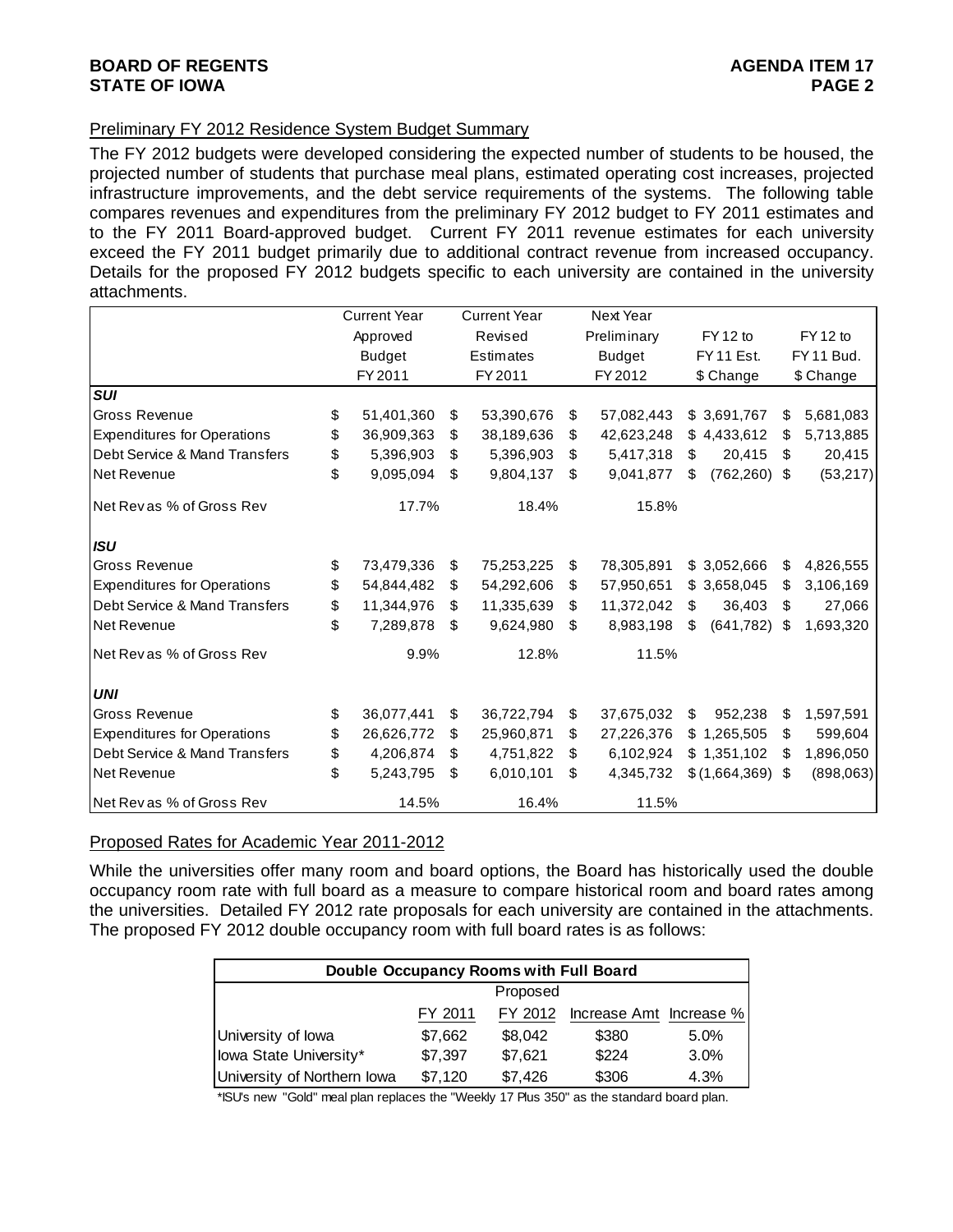The university residence systems have presented the proposed residence system rates to representatives of their student residents. ISU's three student housing councils support the proposed rates for FY 2012. UNI's student Residence Hall Association indicated the students were comfortable with a rate increase of less than 5%. SUI's Associated Residence Hall executive board expressed no reservations with the proposed rate increase.

Comparing the proposed room and board rates and the proposed undergraduate tuition/fee rates for FY 2012 with those from FY 2011, results in an incremental cost of \$728 (4.8%) at SUI, \$713 (5.0%) at ISU, and \$648 (4.6%) at UNI.

|                             |               | <b>Combined Tuition and Fees, Double Occupancy with Full Board</b> |          |          |             |          |
|-----------------------------|---------------|--------------------------------------------------------------------|----------|----------|-------------|----------|
|                             | Proposed      | Proposed                                                           |          |          |             |          |
|                             | FY 2012       | FY 2012                                                            | FY2012   | FY 2011  | Incremental | Percent  |
|                             | Tuition, Fees | Room and Board                                                     | Total    | Total    | Cost        | Increase |
| University of lowa          | \$7,765       | \$8.042                                                            | \$15,807 | \$15,079 | \$728       | 4.8%     |
| lowa State University       | \$7,486       | \$7,621                                                            | \$15,107 | \$14,394 | \$713       | 5.0%     |
| University of Northern Iowa | \$7,350       | \$7,426                                                            | \$14,776 | \$14,128 | \$648       | 4.6%     |

### Improvement Fund Transfers

Voluntary reserves are comprised of the revenue, operations and maintenance, improvement, and system funds. The voluntary reserves of the residence systems are essential to provide working capital and security to bondholders should there be unanticipated events which would adversely affect occupancy levels or net revenues. Voluntary reserves are used to pay for capital expenditures and to provide cash flow for fixed expenses during the summer months.

The three universities will be requesting approval of transfers to the improvement funds from system funds at the April Board meeting. Bond covenants require the Board to approve the transfer of funds to the improvement fund. The Regent universities currently anticipate requesting transfers of the following amounts:

- University of Iowa \$10,444,368
- Iowa State University \$ 9,300,000
- University of Northern Iowa \$ 6,783,000

### Fire/Life Safety

The Residence Systems at Iowa's public universities are committed to providing safe and compliant facilities for students, staff, and guests. The universities have worked in conjunction with local fire safety officials, State Fire Marshal's Office, university public safety offices, and internal health and safety units to train students and staff, establish policies, perform fire drills, and update, implement and maintain fire safety best practices. All of these entities contribute to and play a significant role in the success and implementation of fire safety related programs.

Specific fire safety information for each university is contained in the attachments.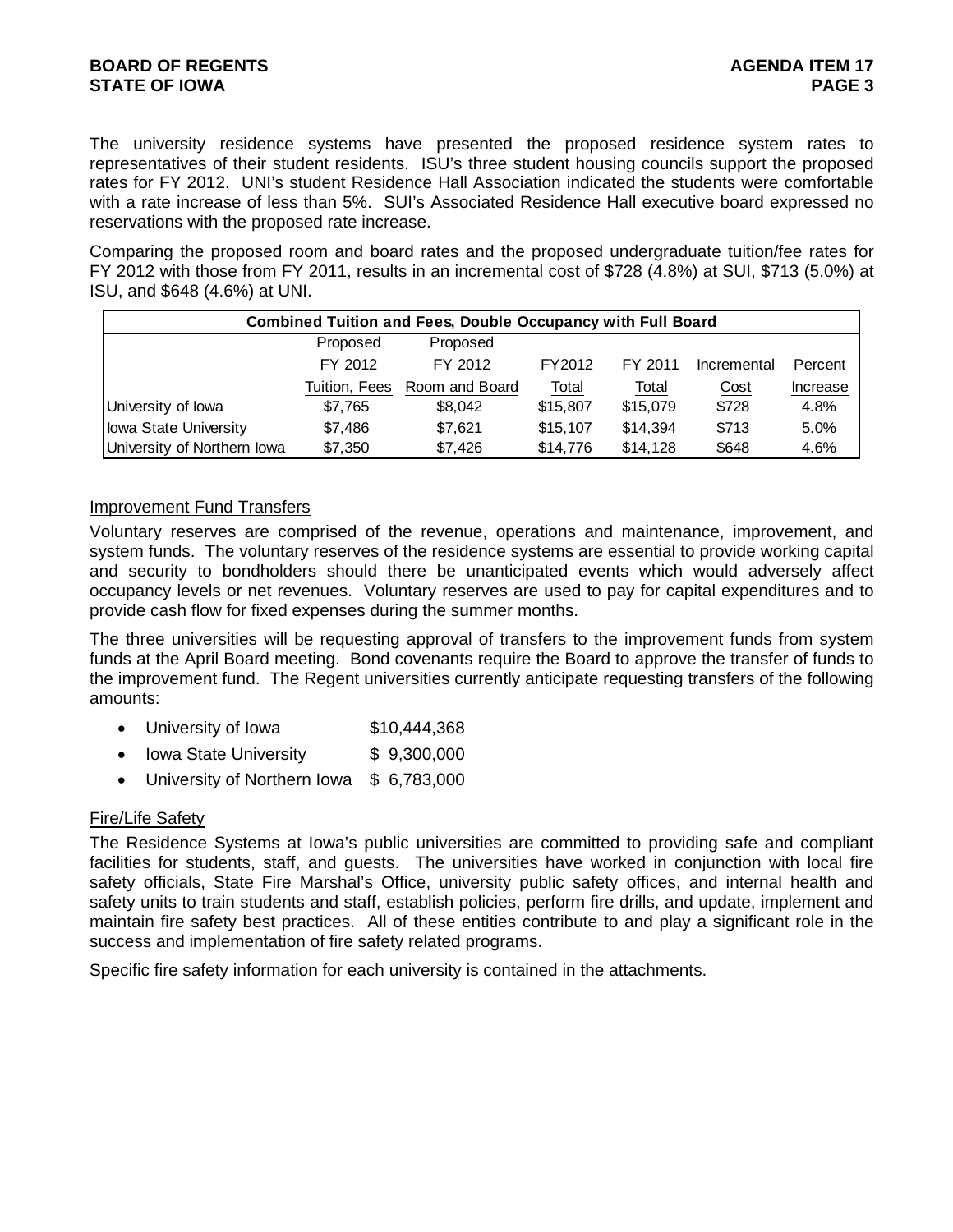### **UNIVERSITY OF IOWA UNIVERSITY HOUSING**

Two strategic imperatives drive residence system planning at the University of Iowa:

- Increasing enrollments. FY 2011 first year student enrollments set a new record and current FY 2012 projections suggest that the next entering class will be even larger. The University continues to offer on-campus housing to all entering students, because student outcomes are demonstrably better for entering students who live on campus than for those that live off campus.
- Commitment to student success. With 90.5% of students beginning their college experience living on campus, the residence halls provide a favorable venue for initiatives designed to support the success of first year students. The University also seeks to house a greater proportion of sophomores, juniors, and seniors, because the on campus living environment has the potential to contribute to their success as well**.**

In June 2010, the Board granted the university permission to proceed with planning for construction of a new residence hall on the west side of campus. Tentative floor plans include "pod" housing conducive to living-learning communities for first-year students and modified suite housing providing double and single rooms for returning students. Project planning discussions continue to occur so the five-year plan on page 7 does not include the impact of the new residence hall. The Board will be updated on the details of the project at a future meeting.

### Five–Year Plan – page 7

- Based on admissions indicators and housing application numbers received to date, a record-setting entering class of 4,700-4,800 new first-time freshmen is currently projected for Fall 2011. The University's strategic plan calls for an increase in first-year student enrollment of 100 students for each of the next five years, a parameter exceeded thus far. Projections for Fall 2012 through Fall 2016 indicate that total enrollment for the next five years will range from 31,248 to 31,737 students. Based on the enrollment projections, the residence halls are expected to be fully occupied through FY 2016 and apartments are projected to remain 97.8% occupied during this time.
- Housing capacity will increase by approximately 250 beds in FY 2012 due primarily to the leasing of Centerstone Apartments (as approved by the Board in December 2010) which will house returning honors students, converting double rooms to triples (originally designed as triples), single rooms to doubles (originally designed as doubles), and the negotiated arrangement for one floor of the Iowa House Hotel in the Memorial Union. University Housing also intends to re-lease the Lodge (Agenda Item 13) to house transfer and older first-year students allowing space in the residence halls for traditional first-year students.
- Capacity of University Apartments (597 units) will remain flat in FY 2012 when compared to FY 2011. The University attempts to maintain affordable rates for the apartments, committing the necessary financial resources to keep the apartments safe, secure, and functional for its tenants. The University contracted with the Scion Group last year to assist with a study of alternative scenarios for the future of University Apartments. As recommended, the University is considering proposals from a private developer to construct and manage new apartments above the flood plain elevation in the current Hawkeye Court location.
- Voluntary reserve balances at June 30, 2011, are expected to be \$11.0 million and remain relatively stable through the end of FY 2016. Spending from reserves will continue to exceed \$9 million per year over the next five years to fund fire protections upgrades ensuring that all residence halls are equipped with fire detection and suppression systems. Other improvement projects to be funded from reserves include a series of restroom renovations and improvements to lounge space and student living areas.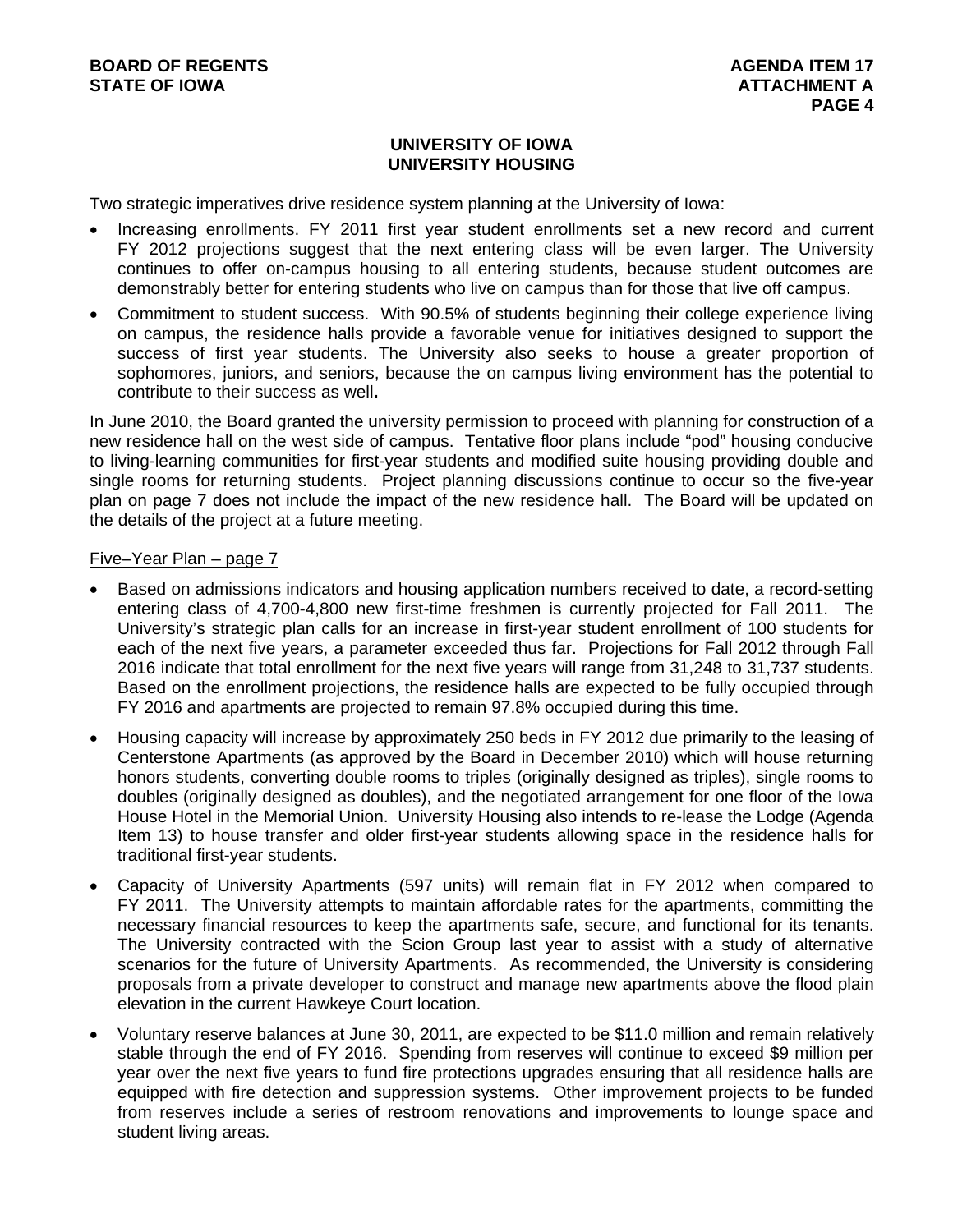- University Housing and the Iowa Memorial Union are working to consolidate campus dining operations into one organization beginning in FY 2012. The combined operation will create portability for students, better utilize resources, consolidate production and administrative functions, and eliminate duplication of effort.
- The flood of 2008 greatly impacted Mayflower Residence Hall and severely damaged 76 Hawkeye Court Apartments. While the majority of Mayflower was re-opened for FY 2010, the department continues to work with FEMA, University Risk Management, and Facilities Management to mitigate against future flooding. Agenda Item 9 of this docket contains a resolution directing the demolition of the 76 flood-damaged apartments.

### FY 2012 Preliminary Budget – page 8

- First-time freshmen from high school remain the primary occupants of the residence halls. The Fall 2011 new first-time freshmen from high school class is projected to be 150-250 students higher than last fall's previous record class of 4,557. The residence halls are expected to be at full occupancy during FY 2012.
- Total planned operating capacity of the residence halls for Fall 2011 will be 6,049 beds, representing an increase of 250 beds from Fall 2010 operating capacity. Apartment housing capacity and occupancy are expected to remain stable in FY 2012 with 584 of the 597 units being occupied. Although families and students with children are given priority for the apartments, 60.8% of the apartments rented for Fall 2010 were rented to single students with no children.
- Proposed FY 2012 room and board rates are provided on page 9. The proposed FY 2012 rate for the traditional double room with full board of \$8,042 represents a 4.96% increase when compared to FY 2011 rates. The proposed FY 2012 rate for University Apartments remains flat (0.0% increase) when compared to FY 2011.
- Residential students are charged a \$120 application/prepayment fee submitted when the student applies or reapplies in subsequent years for housing. Of the \$120, \$100 is applied toward the room charge and the remaining \$20 is a non-refundable application/administrative charge. Students who apply to University Apartments submit a \$100 deposit which is refunded if there are no charges or outstanding university bills and a \$20 non-refundable application/administrative fee. For students applying for housing beginning in Fall 2012, University Housing intends to increase the application fee to \$150 with \$50 being a one-time (charged only the first time a student applies for housing) non-refundable fee that will be used to upgrade Housing and Dining software systems that manage room assignments and meal plans.
- The preliminary budget for FY 2012 projects net revenues of \$14.5 million, similar to that of the Board-approved FY 2011 budget. Net revenues from operations for FY 2011 (before debt service and mandatory transfers) are estimated to be \$0.7 million in excess of budget largely due higher than projected contract income.
- The University has developed a new fall orientation program (On Iowa!) that requires students to arrive on campus earlier, thereby increasing the number of contract days and thus increasing operating costs. The On Iowa! program is a central element of the University's plans to support student success at the University.
- The REACH (Realizing Educational and Career Hopes) program at The University of Iowa seeks to create a living-learning experience where young adults with multiple learning and cognitive disabilities are empowered with the skills necessary to be independent, engaged and contributing members of their community. The program will continue in the residence halls for the 2011-12 academic year and house approximately 40 students and four live-in advisors on two floors in Stanley Hall.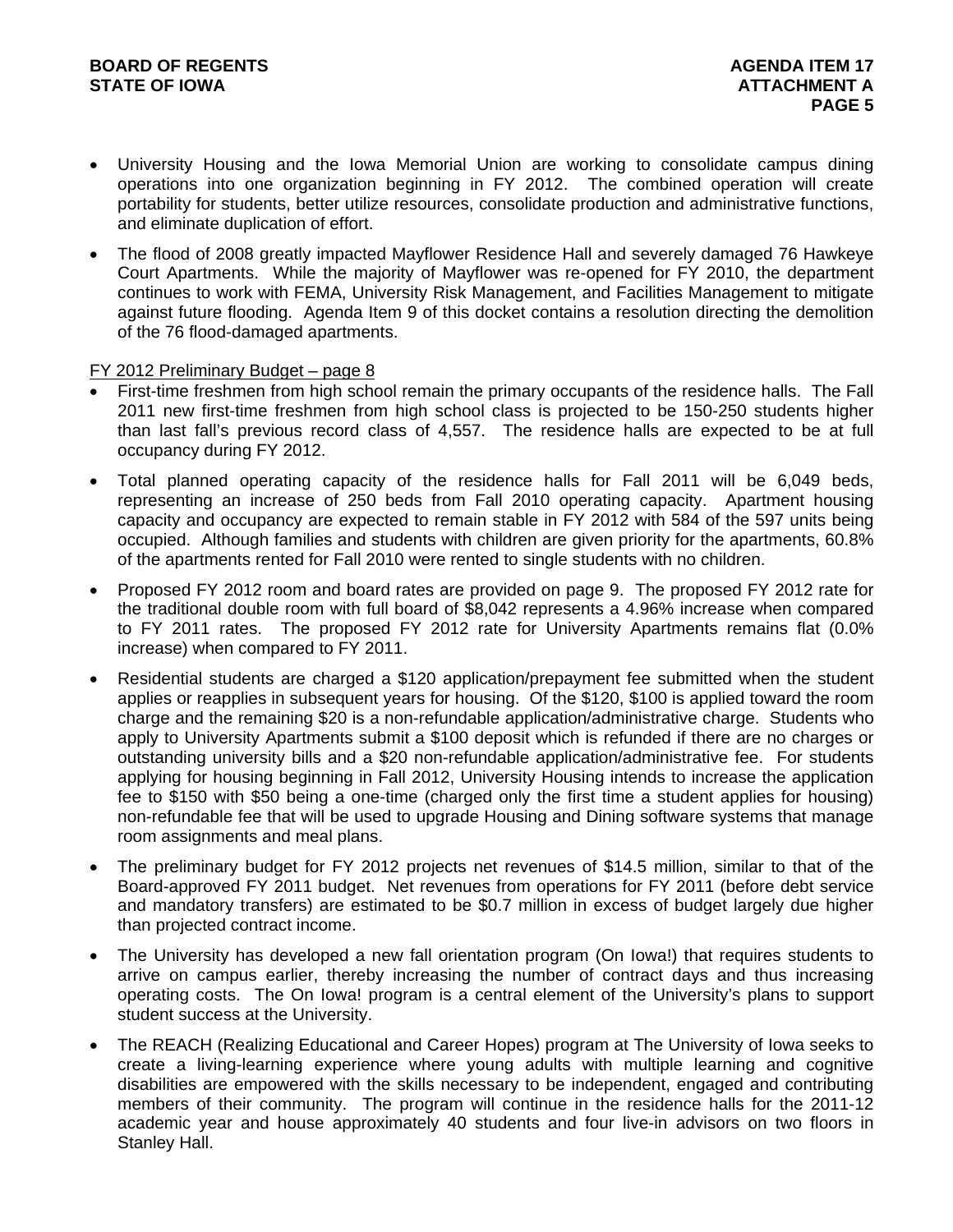- The outstanding bond principal was \$48.5 million as of June 30, 2010. The annual debt service included in the FY 2012 preliminary budget is \$4.8 million. The Board approved a refunding bond issue in February 2010 that resulted in a net present value savings of approximately \$1.5 million and an annual cash flow savings of approximately \$180,000. Agenda Item 7b of this docket contains a proposed refunding bond issuance that will result in an estimated present value savings of \$360,000 and an estimated annual savings of \$70,000.
- Energy conservation and green initiatives continue to be a priority for University Housing as the planning process for all current and future capital projects includes analysis of energy efficiencies. University Housing and Dining has established a Sustainability Committee which meets monthly to improve sustainable practices in the residence halls. An expanded recycling program, piloted in the west-side residence halls in FY 2010, was expanded to include the remaining residence halls in FY 2011. From September 2010 to January 2011, the Department recycled over 75 tons of material. In January 2011, University Housing received \$40,000 in grant funds to install a pulper in the Hillcrest Marketplace that will pulp food waste instead disposing of it into the waste water system. In Summer 2010, the Department installed two-stage lighting in hallways that will provide approximately \$11,000 in annual energy savings and create an environment more conducive to quiet living during the evening hours.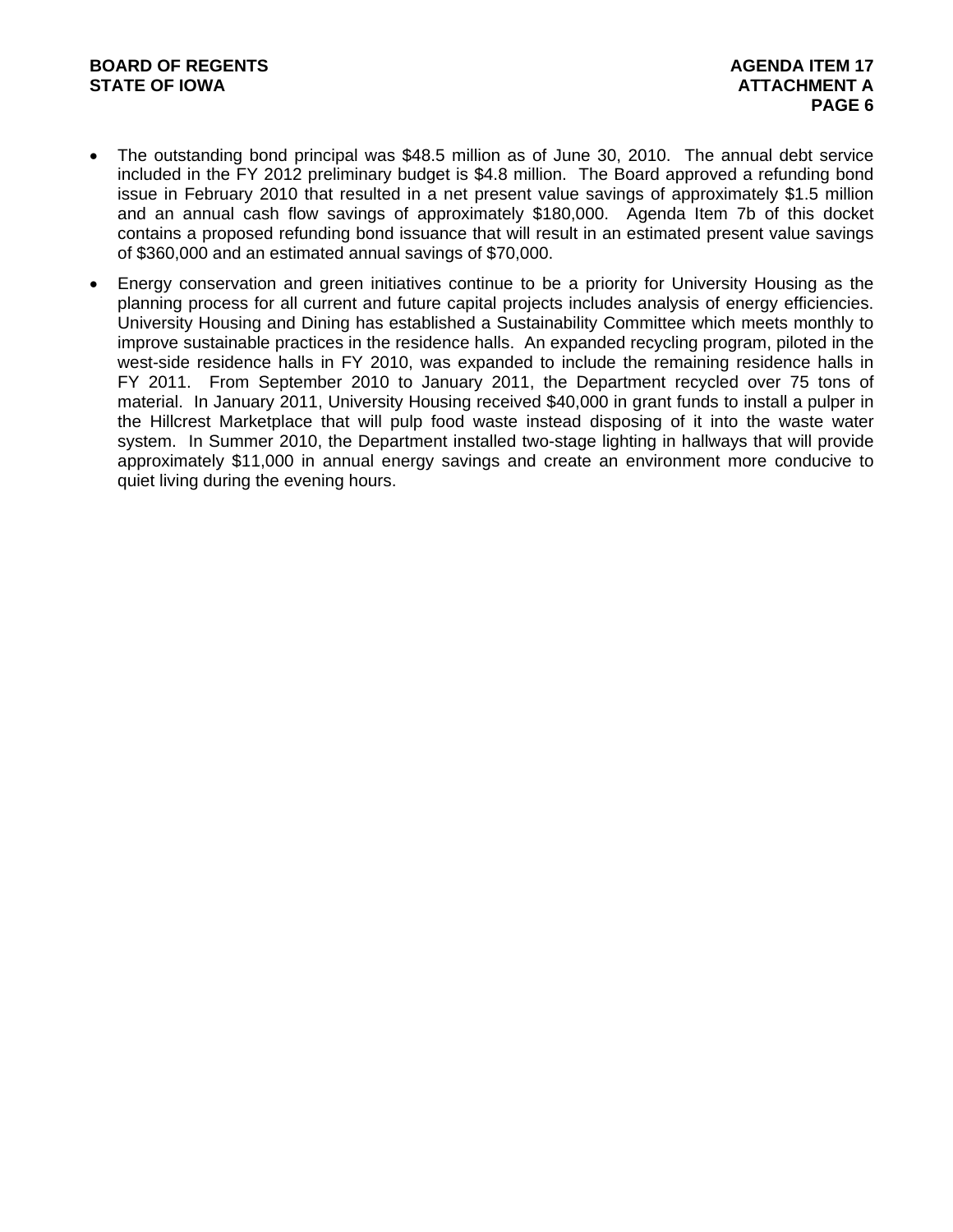### **BOARD OF REGENTS AGENERY AGENERY AGENERY AGENERY AGENERY AGENERY AGENERY ATTACHMENT A**

### **University of Iowa's Five Year Plan Summary University Housing (Dollars in Thousands)**

|                                             | Actual       | Estimated    | Proposed     |              | <b>Constant Dollars</b> |              |              |
|---------------------------------------------|--------------|--------------|--------------|--------------|-------------------------|--------------|--------------|
|                                             | FY 10        | FY 11        | FY 12        | FY 13        | FY 14                   | FY 15        | FY 16        |
| 1 - ENROLLMENT & OCCUPANCY                  |              |              |              |              |                         |              |              |
| (a) Fall Enrollment Head Count              | 30,328       | 31,068       | 31,248       | 31,426       | 31,566                  | 31,639       | 31,737       |
| Residence Hall Housing**                    |              |              |              |              |                         |              |              |
| (b) Current Operating Capacity (# of beds)  | 5,467        | 5,799        | 6,049        | 6,043        | 6,031                   | 6,025        | 6,019        |
| (c) Occupancy (permanent beds)              | 5,496        | 5,827        | 6,049        | 6,043        | 6,031                   | 6,025        | 6,019        |
| (d) Occupancy Ratio                         | 100.5%       | 100.5%       | 100.0%       | 100.0%       | 100.0%                  | 100.0%       | 100.0%       |
| <b>Apartment Housing</b>                    |              |              |              |              |                         |              |              |
| (e) Current Operating Capacity (Units)      | 666          | 597          | 597          | 597          | 597                     | 597          | 597          |
| (f) Units Occupied                          | 637          | 584          | 584          | 584          | 584                     | 584          | 584          |
| (g) Occupancy Ratio                         | 95.6%        | 97.8%        | 97.8%        | 97.8%        | 97.8%                   | 97.8%        | 97.8%        |
| 2 - CAPITAL IMPROVEMENTS & REPAIRS          |              |              |              |              |                         |              |              |
| (a) Improvements from Bond Proceeds         | \$           | \$           | \$           | \$           | \$                      | \$           | \$           |
| (b) Improvements from Voluntary Reserves    | 5,990        | 11,489       | 9,134        | 8,975        | 8,858                   | 9,092        | 9,280        |
| (c) Repairs from Current Revenues           | 4,519        | 5,109        | 5,459        | 5,459        | 5,459                   | 5,459        | 5,459        |
| (d) Gross Square Feet Maintained (000's)    | 2,284        | 2,284        | 2,284        | 2,284        | 2,284                   | 2,284        | 2,284        |
| 3 - OPERATING REVENUES & EXPENDITURES       |              |              |              |              |                         |              |              |
| (a) Total Revenues                          | \$<br>49,471 | \$<br>53,391 | \$<br>57,082 | \$<br>57,037 | \$<br>56,948            | \$<br>56,933 | \$<br>56,884 |
| (b) Less Expenditures (Excluding Univ O.H.) | 34,899       | 38,190       | 42,623       | 42,619       | 42,610                  | 42,615       | 42,611       |
| (c) Net Operating Revenues                  | 14,572       | 15,201       | 14,459       | 14,418       | 14,338                  | 14,318       | 14,273       |
| (d) Less Mandatory Transfers                | 600          | 600          | 600          | 600          | 600                     | 600          | 600          |
| (e) Less Debt Service                       | 5,003        | 4,797        | 4,817        | 4,849        | 4,866                   | 4,873        | 4,881        |
| (f) Net to Voluntary Reserves               | \$<br>8,969  | \$<br>9,804  | \$<br>9,042  | \$<br>8,969  | \$<br>8,872             | \$<br>8,845  | \$<br>8,792  |
| 4 - VOLUNTARY (UNRESTRICTED) RESERVES       |              |              |              |              |                         |              |              |
| (a) Beginning Balance                       | \$<br>9,463  | \$<br>12,579 | \$<br>11,012 | \$<br>11,005 | \$<br>11,084            | \$<br>11,183 | \$<br>11,021 |
| (b) Add Mandatory Transfers from (3d)       | 600          | 600          | 600          | 600          | 600                     | 600          | 600          |
| (c) Add Net to Voluntary Reserves from (3f) | 8,969        | 9,804        | 9,042        | 8,969        | 8,872                   | 8,845        | 8,792        |
| (d) Less Improvements (2b) & Other Costs    | 6,453        | 11,971       | 9,649        | 9,490        | 9,373                   | 9,607        | 9,795        |
| (e) Year-End Balance                        | \$<br>12,579 | \$<br>11,012 | \$<br>11,005 | \$<br>11,084 | \$<br>11,183            | \$<br>11,021 | \$<br>10,618 |
|                                             |              |              |              |              |                         |              |              |

\*includes leased space

Note: The impact of new residence hall currently in the planning stages is not reflected in this report. The Board will receive additional progress updates for this project in the future.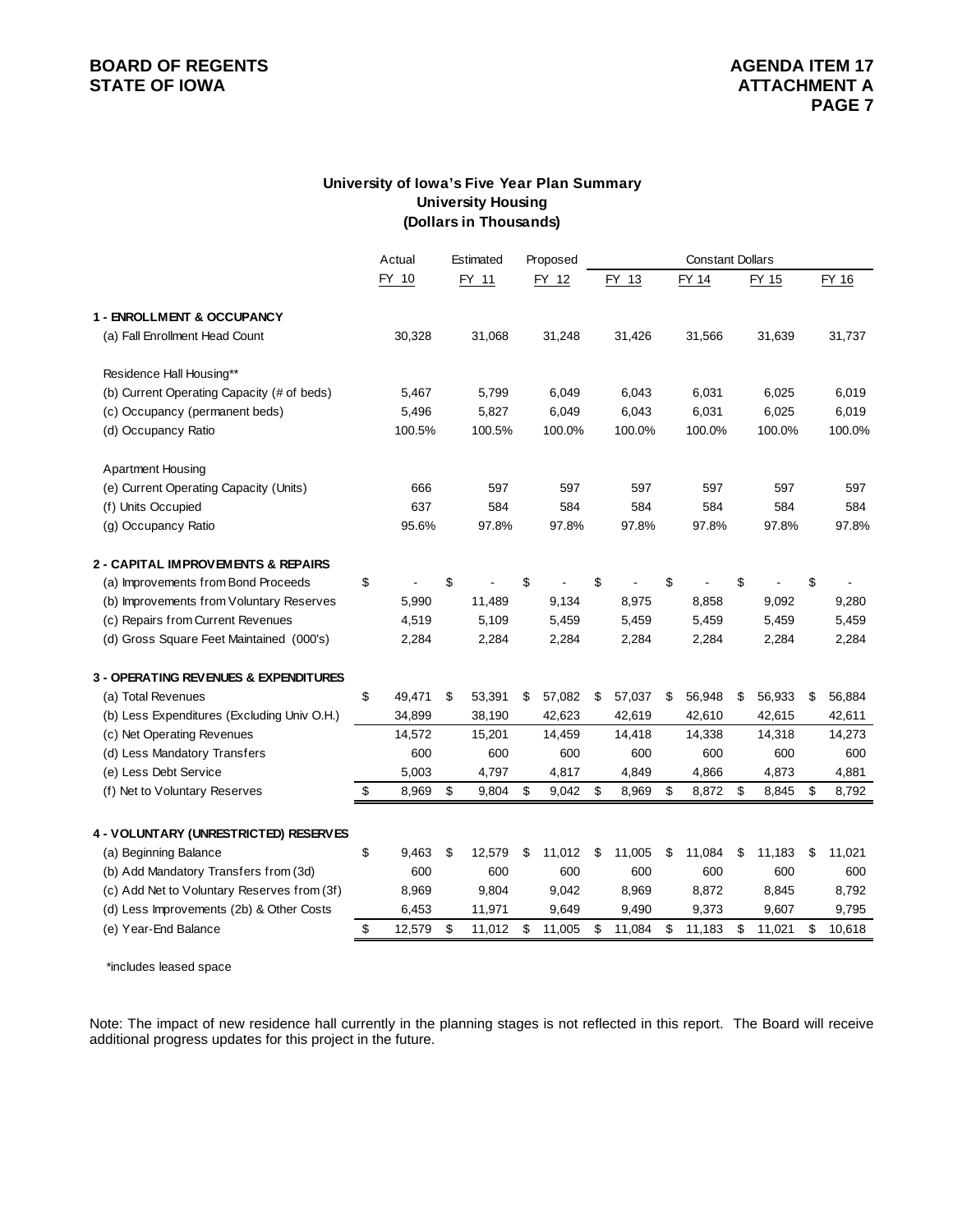### **University of Iowa University Housing Preliminary Budget 2011-12**

|                                              | Approved |            |    |               | <b>Revised</b>   | Proposed         |
|----------------------------------------------|----------|------------|----|---------------|------------------|------------------|
|                                              |          | Actual     |    | <b>Budget</b> | <b>Estimate</b>  | <b>Budget</b>    |
|                                              |          | 2009-10    |    | 2010-11       | 2010-11          | 2011-12          |
| <b>OPERATIONS</b>                            |          |            |    |               |                  |                  |
| Revenues                                     | \$       | 49,470,939 | \$ | 51,401,360    | \$<br>53,390,676 | \$<br>57,082,443 |
| <b>Expenditures for Operations</b>           |          | 34,899,205 |    | 36,909,363    | 38,189,636       | 42,623,248       |
| Net Revenues                                 |          | 14,571,734 |    | 14,491,997    | 15,201,040       | 14,459,195       |
| % of Revenues                                |          | 29.5%      |    | 28.2%         | 28.5%            | 25.3%            |
| Debt Service (due July 1)                    |          | 5,003,144  |    | 4,796,903     | 4,796,903        | 4,817,318        |
| <b>Mandatory Transfers</b>                   |          | 600,000    |    | 600,000       | 600,000          | 600,000          |
| Net After Debt Service & Mandatory Transfers | \$       | 8,968,590  | \$ | 9,095,094     | \$<br>9,804,137  | \$<br>9,041,877  |
| % of Revenues                                |          | 18.1%      |    | 17.7%         | 18.4%            | 15.8%            |
| Debt Service Coverage Ratio                  |          | 291%       |    | 302%          | 317%             | 300%             |
| University Overhead Payment                  | \$       | 462,696    | \$ | 482,052 \$    | 482,052          | \$<br>515,133    |
| <b>FUND BALANCES (June 30)</b>               |          |            |    |               |                  |                  |
| Revenue Fund                                 | \$       |            | \$ |               | \$               | \$               |
| Operation & Maintenance Fund                 |          | 1,000,000  |    | 1,000,000     | 1,000,000        | 1,000,000        |
| Improvement Fund                             |          | 9,578,412  |    | 8,398,454     | 9,133,500        | 8,974,980        |
| System Fund                                  |          | 2,000,640  |    | 2,136,130     | 878,357          | 1,030,121        |
| Subtotal--Voluntary Reserves                 |          | 12,579,052 |    | 11,534,584    | 11,011,857       | 11,005,101       |
| Sinking Fund                                 |          |            |    |               |                  |                  |
| <b>Bond Reserve Fund</b>                     |          | 4,909,510  |    | 4,754,560     | 4,754,560        | 4,754,560        |
| <b>Bond Construction Fund</b>                |          |            |    |               |                  |                  |
| Subtotal--Mandatory Reserves                 |          | 4,909,510  |    | 4,754,560     | 4,754,560        | 4,754,560        |
| <b>Total Fund Balances (June 30)</b>         | \$       | 17,488,562 | \$ | 16,289,144    | \$<br>15,766,417 | \$<br>15,759,661 |
| REVENUES AND EXPENDITURES DETAIL             |          |            |    |               |                  |                  |
| <b>Revenues</b>                              |          |            |    |               |                  |                  |
| Contracts                                    | \$       | 44,669,496 | \$ | 46,668,457    | \$<br>48,640,624 | \$<br>52,421,134 |
| <b>Interest</b>                              |          | 826,598    |    | 703,540       | 589,692          | 558,348          |
| Other Income                                 |          | 3,974,845  |    | 4,029,363     | 4,160,360        | 4,102,961        |
| <b>Total Revenues</b>                        | \$       | 49,470,939 | \$ | 51,401,360    | \$<br>53,390,676 | \$<br>57,082,443 |
| <b>Expenditures for Operations</b>           |          |            |    |               |                  |                  |
| Salaries, Wages & Benefits                   | \$       | 13,766,448 | \$ | 14,574,126    | \$<br>14,516,622 | \$<br>16,411,944 |
| Cost of Food or Goods Sold                   |          | 4,318,325  |    | 4,570,053     | 4,829,707        | 5,335,569        |
| Other Operating Expense                      |          | 6,448,447  |    | 6,958,897     | 8,031,656        | 9,579,757        |
| <b>Utilities</b>                             |          | 5,289,529  |    | 5,586,087     | 5,702,778        | 5,836,779        |
| Repairs & Maintenance                        |          | 5,076,456  |    | 5,220,200     | 5,108,873        | 5,459,199        |
| <b>Total Expenditures</b>                    | \$       | 34,899,205 | \$ | 36,909,363    | \$<br>38,189,636 | \$<br>42,623,248 |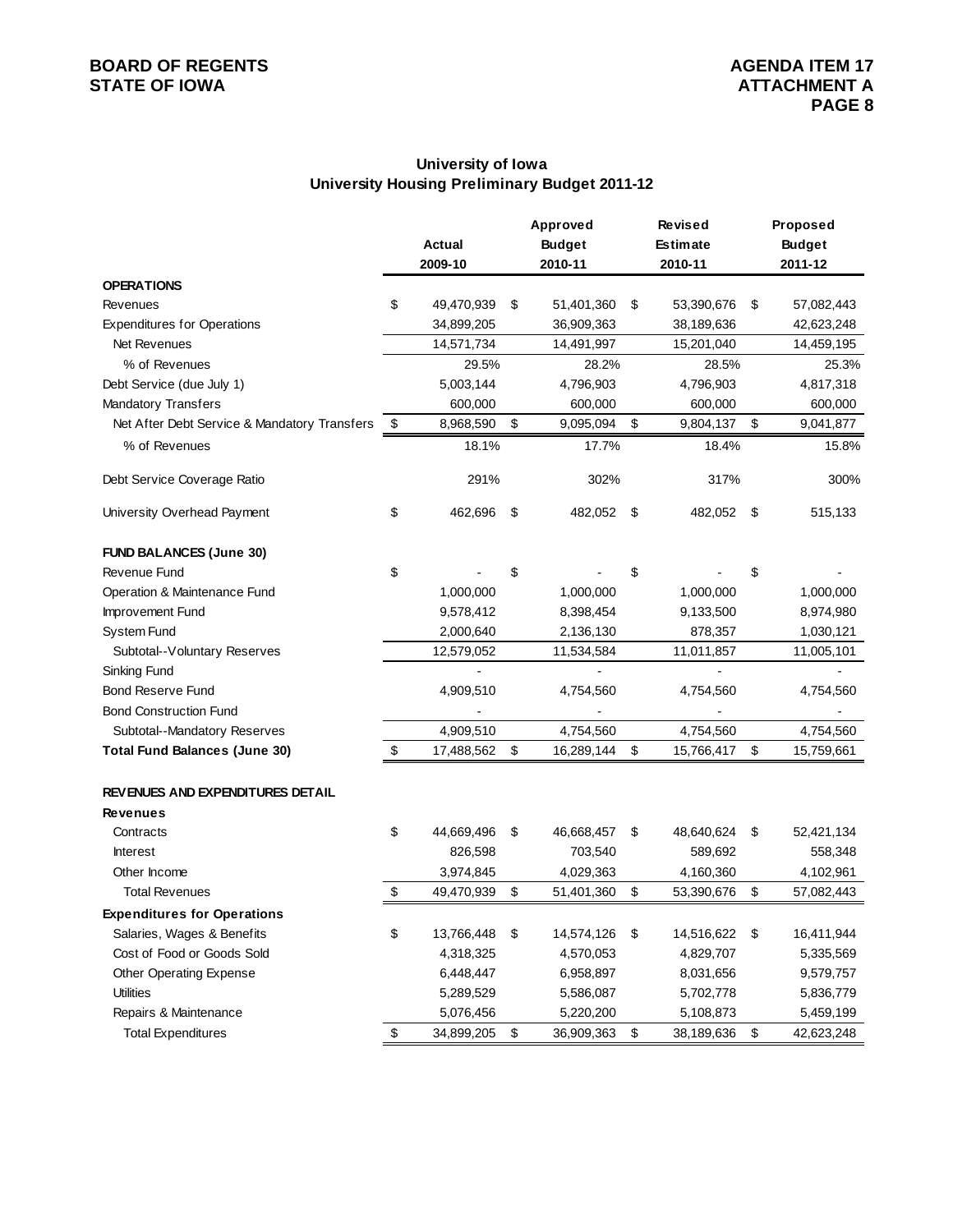# **BOARD OF REGENTS**<br> **BOARD OF REGENTS**<br> **BOARD OF IOWA**<br> **ATTACHMENT A**

#### **The University of Iowa Residence System Rates--Proposed Rate Schedule for 2011-12**

|                                                                      | <b>Current</b> | Proposed    | <b>Proposed</b>          |               |
|----------------------------------------------------------------------|----------------|-------------|--------------------------|---------------|
|                                                                      | $(2010-11)$    | $(2011-12)$ |                          | Rate Increase |
|                                                                      | Rates          | Rates       | Amount                   | Percent       |
| Residence Halls Academic Year 2011-12                                |                |             |                          |               |
| Basic Room Rates (per person) **                                     |                |             |                          |               |
| Single                                                               | \$6,090        | \$6,389     | \$299                    | 4.91%         |
| Double                                                               | 4,997          | 5,242       | 245                      | 4.90%         |
| Triple                                                               | 4,319          | 4,531       | 212                      | 4.91%         |
| Multiple                                                             | 3,818          | 4,005       | 187                      | 4.90%         |
|                                                                      |                |             |                          |               |
| <b>Additional Rate Per Room For:</b>                                 |                |             |                          |               |
| Rooms with airconditioning                                           | \$732          | \$768       | 36                       | 4.92%         |
| Rooms with private bath                                              | 2,486          | 2,608       | 122                      | 4.91%         |
| Rooms with kitchen units                                             | 632            | 663         | 31                       | 4.91%         |
| <b>Suites</b>                                                        | 1,753          | 1,839       | 86                       | 4.91%         |
|                                                                      |                |             |                          |               |
| Other Room Rates (per person) **                                     |                |             |                          |               |
| Parklawn Efficiency (Double Occupancy)                               | \$6,300        | \$6,609     | 309                      | 4.90%         |
| Parklawn One-Bedroom (Double Occupancy)                              | 6,800          | 7,134       | 334                      | 4.91%         |
| Lodge One-Bedroom (Private Bedroom)                                  | 9,400          | 9,862       | 462                      | 4.91%         |
| Lodge Two-Bedroom (Private Bedroom)                                  | 6,660          | 6,987       | 327                      | 4.91%         |
| Lodge Four-Bedroom (Private Bedroom)                                 | 5,550          | 5,823       | 273                      | 4.92%         |
| Centerstone One-Bedroom (Double Occupancy)                           |                | 6,800       | $\overline{\phantom{a}}$ |               |
| Centerstone Five-Bedroom (Private Bedroom)                           |                | 7,200       |                          |               |
| <b>Temporary Housing (daily rate)</b>                                | \$10           | \$10        |                          |               |
| ** All room rates include \$200 Hawkeye Dollars (\$100 per semester) |                |             |                          |               |
|                                                                      |                |             |                          |               |
| <b>Board Rates</b>                                                   |                |             |                          |               |
| Full Board (20 meals per week)                                       | \$2,665        | \$2,800     | 135                      | 5.07%         |
| Any 14 meals per week                                                | 2,570          | 2,700       | 130                      | 5.06%         |
| Any 10 meals per week                                                | 2,370          | 2,490       | 120                      | 5.06%         |
| Any 5 meals per week                                                 | 1,195          | 1,255       | 60                       | 5.02%         |
| Residence Halls Summer Session 2012                                  |                |             |                          |               |
| <b>Basic Room Rates (per person)</b>                                 |                |             |                          |               |
| Single                                                               | \$1,473        | \$1,547     | \$74                     | 5.02%         |
| Double                                                               | 1,199          | 1,261       | 62                       | 5.17%         |
| Triple                                                               | 1,030          | 1,083       | 53                       | 5.15%         |
| Multiple                                                             | 905            | 951         | 46                       | 5.08%         |
| <b>Additional Rate Per Room For:</b>                                 |                |             |                          |               |
| Rooms with airconditioning                                           | 732            | 768         | 36                       | 4.92%         |
| Rooms with private bath                                              | 622            | 652         | 30                       | 4.82%         |
| Rooms with kitchen units                                             | 158            | 166         | 8                        | 5.06%         |
| <b>Suites</b>                                                        | 438            | 460         | 22                       | 5.02%         |
|                                                                      |                |             |                          |               |
| Other Room Rates (per person)                                        |                |             |                          |               |
| Parklawn Efficiency (Double Occupancy)                               | \$1,525        | \$1,602     | 77                       | 5.05%         |
| Parklawn One-Bedroom (Double Occupancy)                              | 1,650          | 1,734       | 84                       | 5.09%         |
| Lodge One-Bedroom (Private Bedroom)                                  | 2,300          | 2,416       | 116                      | 5.04%         |
| Lodge Two-Bedroom (Private Bedroom)                                  | 1,615          | 1,697       | 82                       | 5.08%         |
| Lodge Four-Bedroom (Private Bedroom)                                 | 1,338          | 1,406       | 68                       | 5.08%         |
| Centerstone One-Bedroom (Double Occupancy)                           |                | 1,650       |                          |               |
| Centerstone Five-Bedroom (Private Bedroom)                           |                | 1,750       |                          |               |
| <b>Board Rates</b>                                                   |                |             |                          |               |
| Full Board (20 meals per week)                                       | \$666          | \$700       | 34                       | 5.11%         |
| Any 14 meals per week                                                | 643            | 675         | 32                       | 4.98%         |
| Any 10 meals per week                                                | 593            | 623         | 30                       | 5.06%         |
| Any 5 meals per week                                                 | 299            | 314         | 15                       | 5.02%         |
| University Apartments (monthly rates effective 6/1/2011)             |                |             |                          |               |
| <b>Hawkeye Court</b>                                                 |                |             |                          |               |
| 1 Bedroom                                                            | \$435          | \$435       |                          |               |
| 2 Bedroom                                                            | 480            | 480         |                          |               |
| <b>Hawkeye Drive</b>                                                 |                |             |                          |               |
| 2 Bedroom                                                            | 600            | 600         |                          |               |
| <b>Staff &amp; Faculty (Additional)</b>                              | 50             | 50          |                          |               |

The Double Basic Room rate with full board is used for comparative purposes.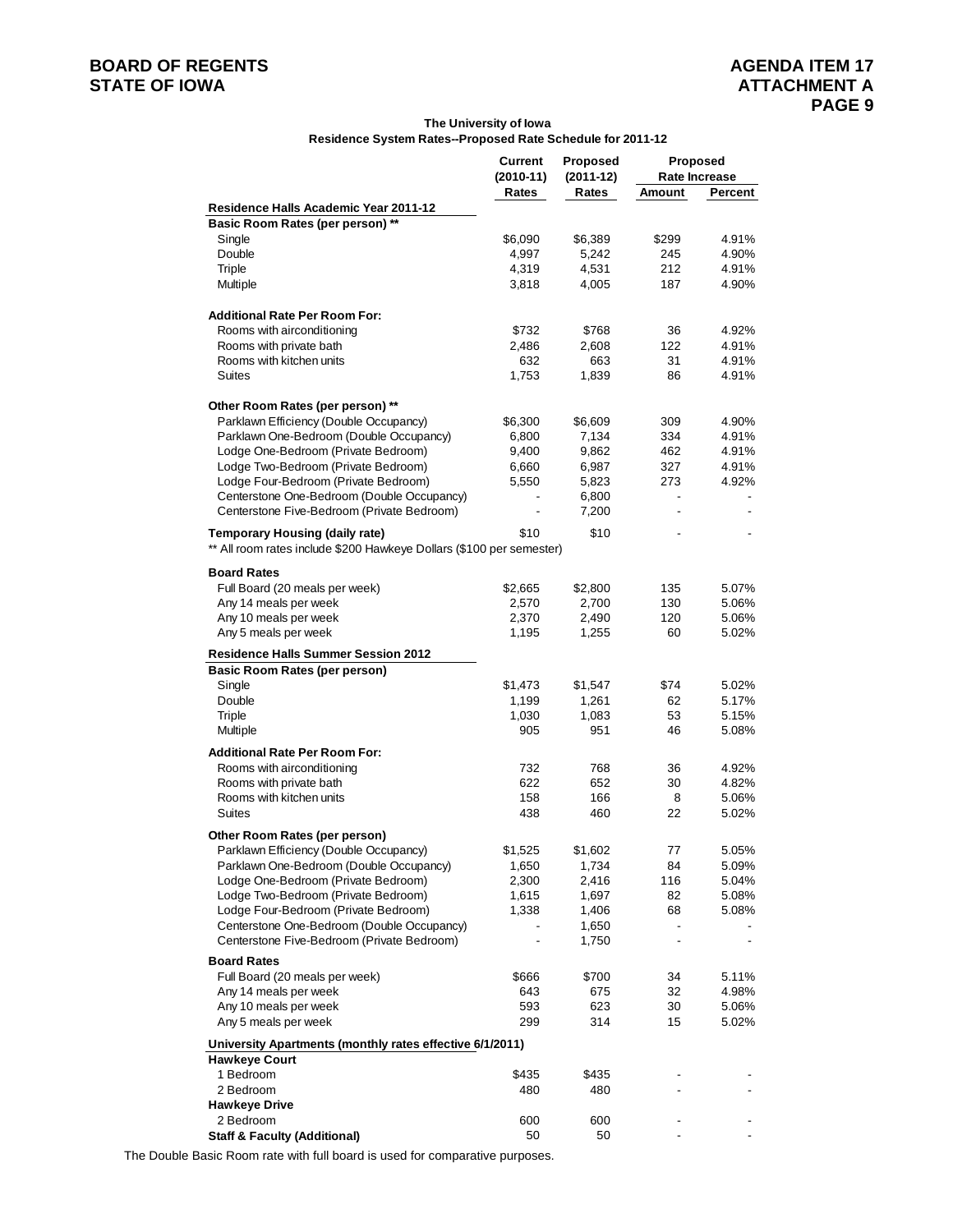### **IOWA STATE UNIVERSITY DEPARTMENT OF RESIDENCE**

The Department of Residence (DoR) strives to enhance student achievement and retention at ISU. Programs used to improve academic success and retention of its students include:

- Hall Directors serving as instructors for Psychology 131, an academic skills building course offered through the Academic Success Center.
- Mid-term intervention by staff with residents receiving two or more mid-term grades of C- or lower.
- Implementation of MAP-Works (Making Achievement Possible) for all freshmen the third week of their first semester. MAP-Works is a web-based self assessment that identifies areas of strength and concern for students transitioning to ISU.
- A partnership with Enrollment Services to serve students enrolled in the Admissions Partnership Program (APP). APP offers students enrolled at Iowa community colleges the opportunity to contract for a variety of student services, including on-campus housing and meal plans.

The average GPA of students in each classification (freshman, sophomore, etc.) living on-campus exceeds the average GPA of students living off-campus. A comparative analysis was done of first year, full-time freshman that entered ISU at the beginning of fall 2004. Those that received a first semester GPA of 2.00 or higher had six-year graduation rate of 81%. Conversely, those who received a first semester GPA less than 2.00 had a six-year graduation rate of only 31%.

### Five–Year Plan – page 13

- The Department of Residence opened the Fall 2010 semester with 9,403 students the highest occupancy since the Fall of 2002 and the third highest ever. This is due to a comparable freshmen class size to previous years and solid retention rates for returning students. Freshmen to sophomore return rates to on campus housing reached 50% for the first time since retention rates have been monitored.
- Enrollment projections provided by the Admissions Office, reflect a declining enrollment over the next five years due to an expected decrease in the number of college aged individuals available for enrollment. Occupancy percentages are based upon enrollment projections, historical capture rates of new direct from high school students, and the five year historical average retention rates for currently contracted students. Demand for residence hall/university apartment space is projected at 95.1% of capacity in FY 2012, which would gradually decline to 87.6% (a decline of 727 students) in FY 2016.
- ISU Dining is in the process of developing a comprehensive strategic plan including the next five years, with a preliminary plan anticipated by December 2011.
- Funding for major capital improvements to the residence halls and apartments is projected at \$38.8 million for FY 2012 through FY 2016, and will come from annual net revenues deposited into system funds. No new bonding is included in the five-year plan. The five-year plans include many fire safety improvements, building renewal projects, and dining renovations. Details of the planned projects are available in the Board Office. Funds will be committed as revenue is earned and adjustments will be made to the planned projects as necessary to maintain a favorable debt coverage ratio.
- Voluntary reserve balances at June 30, 2011, are expected to be \$14.0 million, and are projected to decrease to \$6.6 million by the end of FY 2016 due to the numerous improvement projects currently scheduled.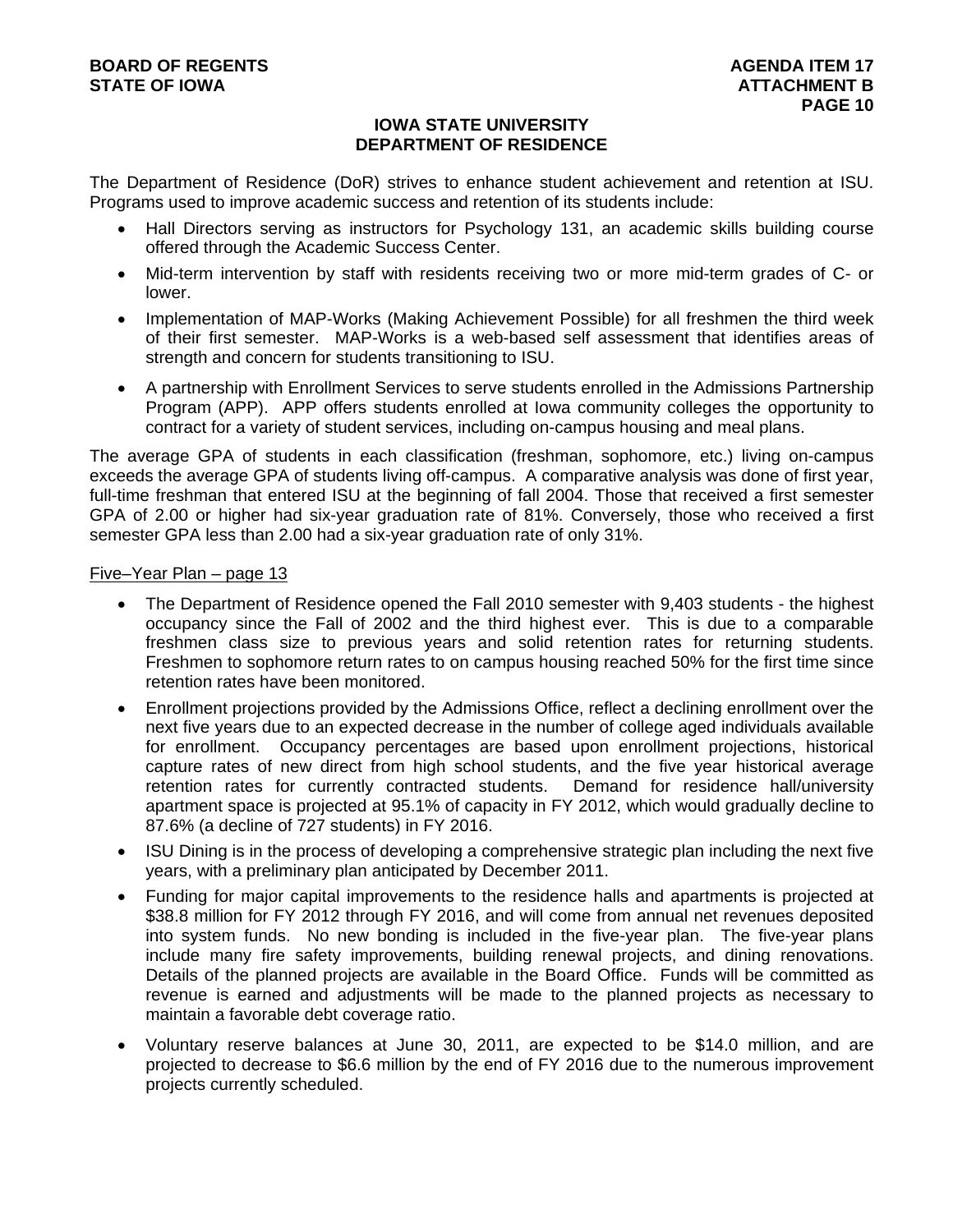Fire and life safety continues to be a priority for the Department of Residence. With the completion of Friley Hall-Heat and Smoke Detection Installation-Phase 4 during Summer 2011, all outstanding State Fire Marshal citations will have been satisfied. In addition, approximately \$14.4 million of capital improvements are expected for fire/life safety projects from FY 2012- FY 2016. Projects include sprinkler installations in several residence halls scheduled each year with all projects expected to be completed by Fall 2017. The Willow and Larch Hall sprinkler projects are scheduled for 2011 and 2012, respectively.

### FY 2012 Preliminary Budget - page 14

- Estimated FY 2011 contract revenue is expected to exceed the budget due to higher occupancy levels resulting from the large freshmen class. After adjusting for the potential attrition of students to off-campus housing and an anticipated slight decrease in enrollment, the Department of Residence projects occupancy for FY 2012 to be 9,177 residents, slightly less than FY 2011 occupancy.
- The FY 2012 preliminary budget was developed using room and board contract projections based on the proposed rates, and expense inflation of 4% for most expenses except utilities (which ranged from 4-6%). Salary costs for AFSCME covered employees are consistent with the collective bargaining agreement, and are budgeted to increase 3% for P & S employees. Retail location prices will increase an average of 3%.
- The economy continues to adversely affect catering revenues as groups and individuals are less financially able to host catered events. Catering was reorganized during FY 2011 to eliminate one catering office location to gain efficiencies. The preliminary FY 2012 budget includes no rate increase for catering services.
- The preliminary budget for FY 2012 projects net revenues of \$20.4 million, slightly less than the FY 2011 estimates and greater than the Board-approved FY 2011 budget. Net revenues from operations for FY 2011 (before debt service and mandatory transfers) are estimated to exceed the budget by \$2.3 million largely due to higher than projected contract income.
- Proposed FY 2012 room and board rates are provided beginning on page 15. ISU Dining has restructured the meal plans beginning with FY 2012 based on input received from students, families, and staff. Additional information regarding the meal plans is provided on the following page. The proposed FY 2012 rate for the traditional double room with full board of \$7,621 represents a 3.0% increase when compared to FY 2011 rates. The proposed unit rate increase for University apartments ranges from 1.9% - 3.8%.
- The DoR collects a prepayment of \$135 as part of the Admission Acceptance fee paid by newly admitted undergraduates of which \$125 is credited to the room charge, as \$10 is nonrefundable. Re-contracting students do not pay any fees to contract for subsequent years.
- The ISU Utilities Enterprise transitioned to a fully-costed utility rate model in FY 2011. To lessen the impact of the utility cost increase, the DoR was permitted to phase in the increase over a three year period. To offset the impact of the utility cost increases, proposed rate increases in the residence halls and Frederikson Court are slightly higher than the increases in the Schilletter/University Village apartments, where students are responsible for their own utility costs.
- The outstanding bond principal was \$129.0 million as of June 30, 2010. The annual debt service included in the FY 2012 preliminary budget is \$10.9 million. The Board approved a refunding bond issue in March 2010 that resulted in a present value savings of approximately \$1.0 million and an annual cash flow savings of approximately \$90,000.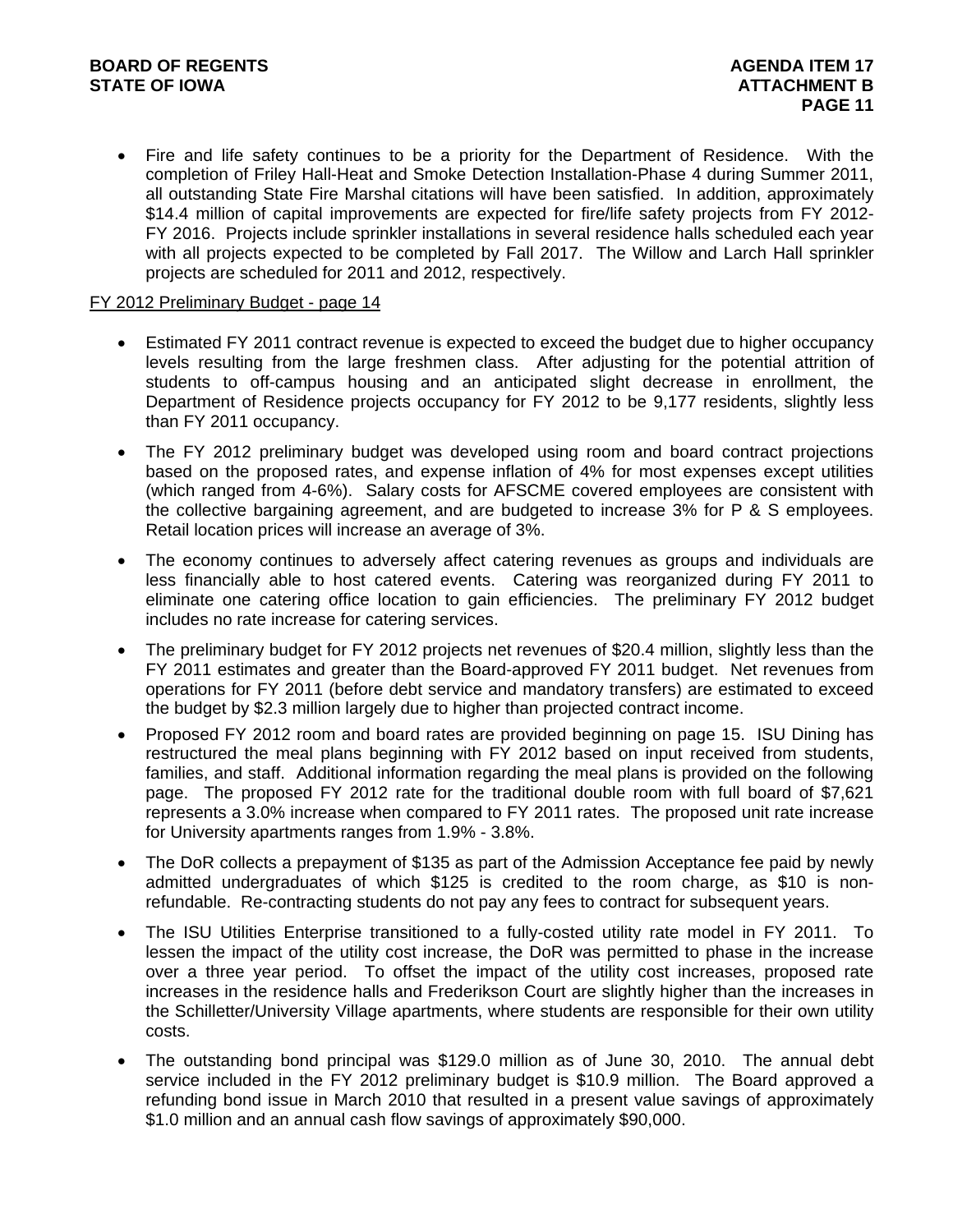A Sustainability Committee was created in July 2008 and includes representation from the Department of Residence and ISU Dining. The committee considered numerous options to increase awareness and participation in sustainable living on campus. The group has implemented many programs related to composting, increasing the number of local farmers in the dining program, food drives for local pantries, recycling programs, a waste/waist reduction program, and a "Live Green" welcome back campaign for students. The student-run Greenhouse Group, established in 2010, creates and implements additional sustainability programs for on-campus residents.

### Proposed FY 2012 Board Rates

In Summer 2010, ISU Dining examined the existing meal plan structure with the Inter-Residence Hall Association (IRHA is student-run), the Food Committee (sub-committee of IRHA), and individual students and families. Based on the input received, ISU Dining concluded too many plans were offered, plans were redundant, the value of the plans was perceived as being low, students were losing meals, semester plans were preferred over weekly, and students were confused by the pricing. These conclusions were utilized to restructure the Board plans.

The proposed meal plans and rates include only semester plans (eliminates weekly plans) and reduces the number of meal plans from 8 to 5. Pricing has also been adjusted for clarity. The Dining Dollars\$ (DD\$); which can be used at any ISU Dining establishment, vary equitably with each plan to meet the portability needs of students – the smaller the number of meals, the greater the amount of DD\$.

Block meal plans are voluntary plans utilized by students that live off-campus and/or are not required to purchase a meal plan. The previous pricing structures of the block plans were found to be inequitable when compared to the mandatory meal plans that most on-campus residents are required to purchase. The new pricing structure for the block plans address this inequity and include a percentage discount off the cash door price. The percentage of discount increases with the size of block plan purchased. The discounts range from 6% off the cash door price for the 25 Meal Block to a 9% discount for the 100 Meal Block plan.

The proposed rates for all meal plans are provided beginning on page 17.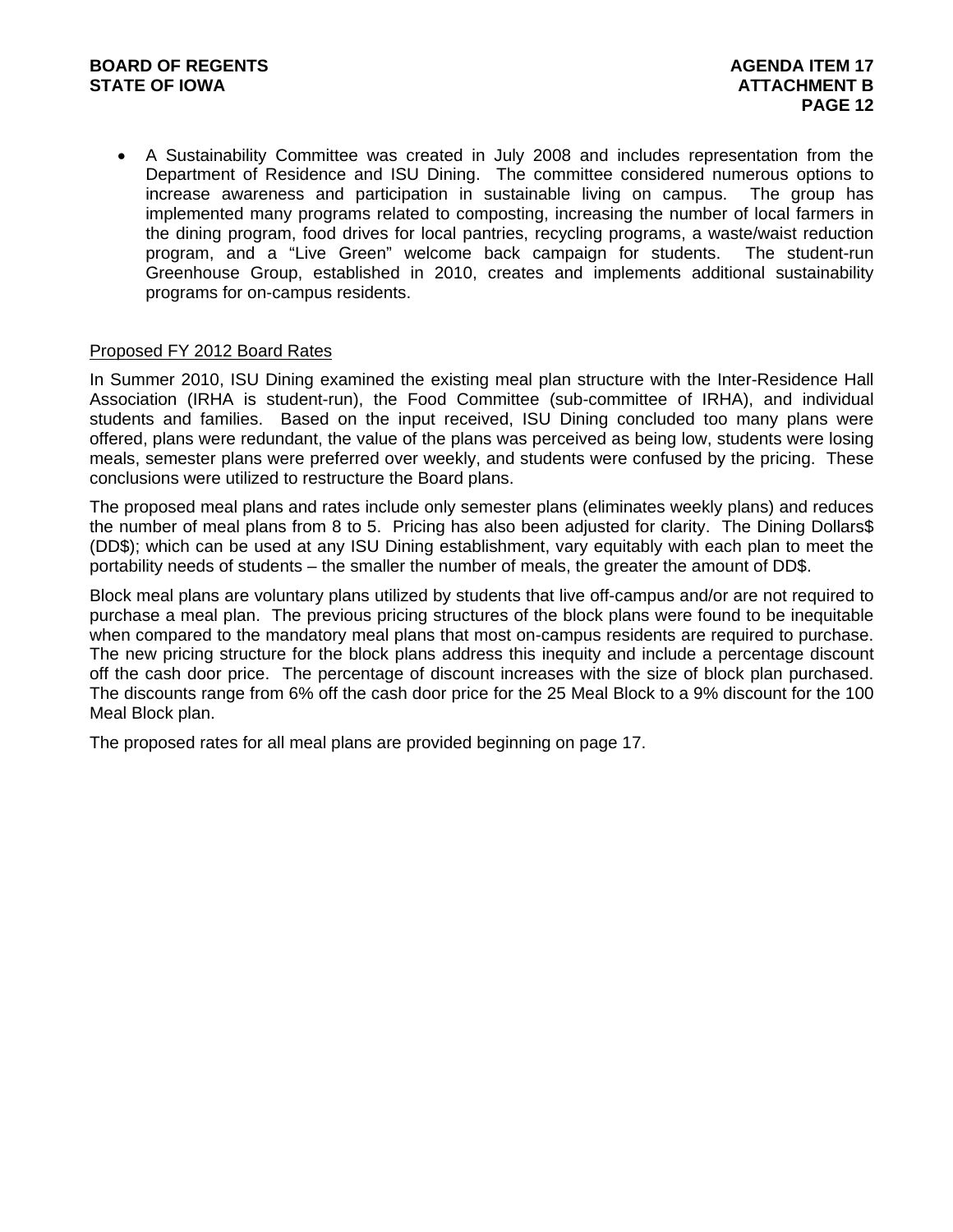### **BOARD OF REGENTS**<br> **BOARD OF REGENTS**<br> **BOARD OF IOWA**<br> **ATTACHMENT B**

#### **Department of Residence Iowa State University's Five Year Plan Summary (Dollars in Thousands)**

|                                                  | Actual       |      | Estimated | Proposed     |              |              |              | <b>Constant Dollars</b> |        |  |  |  |
|--------------------------------------------------|--------------|------|-----------|--------------|--------------|--------------|--------------|-------------------------|--------|--|--|--|
|                                                  | FY 10        |      | FY 11     | FY 12        | FY 13        | FY 14        | FY 15        |                         | FY 16  |  |  |  |
| 1 - ENROLLMENT & OCCUPANCY                       |              |      |           |              |              |              |              |                         |        |  |  |  |
| (a) Fall Enrollment Head Count                   | 27,945       |      | 28,682    | 28,326       | 27,982       | 27,553       | 27,172       |                         | 26,951 |  |  |  |
| <b>Residence Hall Housing</b>                    |              |      |           |              |              |              |              |                         |        |  |  |  |
| (b) Current Operating Capacity (# of beds)       | 6,547        |      | 6,523     | 6,534        | 6,534        | 6,534        | 6,534        |                         | 6,534  |  |  |  |
| (c) Occupancy (permanent beds)                   | 6,203        |      | 6,443     | 6,323        | 6,139        | 5,953        | 5,851        |                         | 5,804  |  |  |  |
| (d) Occupancy Ratio                              | 94.7%        |      | 98.8%     | 96.8%        | 94.0%        | 91.1%        | 89.5%        |                         | 88.8%  |  |  |  |
| <b>Apartment Housing</b>                         |              |      |           |              |              |              |              |                         |        |  |  |  |
| (e) Current Operating Capacity (Units)           | 2,948        |      | 3,096     | 3,113        | 3,113        | 3,113        | 3,113        |                         | 3,113  |  |  |  |
| (f) Units Occupied                               | 2,903        |      | 2,960     | 2,854        | 2,799        | 2,714        | 2,667        |                         | 2,646  |  |  |  |
| (g) Occupancy Ratio                              | 98.5%        |      | 95.6%     | 91.7%        | 89.9%        | 87.2%        | 85.7%        |                         | 85.0%  |  |  |  |
| 2 - CAPITAL IMPROVEMENTS & REPAIRS               |              |      |           |              |              |              |              |                         |        |  |  |  |
| (a) Improvements from Bond Proceeds              | \$<br>2,559  | - \$ | 26        | \$           | \$           | \$           | \$           | \$                      |        |  |  |  |
| (b) Improvements from Voluntary Reserves         | 17,485       |      | 16,767    | 11,012       | 6,518        | 8,195        | 7,221        |                         | 5,887  |  |  |  |
| (c) Repairs from Current Revenues                | 2,047        |      | 2,106     | 2,179        | 2,179        | 2,179        | 2,179        |                         | 2,179  |  |  |  |
| (d) Gross Square Feet Maintained (000's)         | 3,253        |      | 3,253     | 3,253        | 3,253        | 3,253        | 3,253        |                         | 3,253  |  |  |  |
| <b>3 - OPERATING REVENUES &amp; EXPENDITURES</b> |              |      |           |              |              |              |              |                         |        |  |  |  |
| (a) Total Revenues                               | \$<br>72,796 | \$   | 75,253    | \$<br>78,306 | \$<br>76,763 | \$<br>75,305 | \$<br>74,719 | \$                      | 74,440 |  |  |  |
| (b) Less Expenditures (Excluding Univ O.H.)      | 49,968       |      | 54,293    | 57,951       | 57,985       | 57,802       | 57,751       |                         | 57,656 |  |  |  |
| (c) Net Operating Revenues                       | 22,828       |      | 20,960    | 20,355       | 18,778       | 17,503       | 16,968       |                         | 16,784 |  |  |  |
| (d) Less Mandatory Transfers                     | 500          |      | 500       | 500          | 500          | 500          | 500          |                         | 500    |  |  |  |
| (e) Less Debt Service                            | 10,761       |      | 10,836    | 10,872       | 10,864       | 10,854       | 10,856       |                         | 10,856 |  |  |  |
| (f) Less Voluntary Transfers                     | 1,560        |      | 871       | 1,260        | 1,649        | 1,649        | 1,649        |                         | 1,649  |  |  |  |
| (g) Net to Voluntary Reserves                    | \$<br>10,007 | \$   | 8,753     | \$<br>7,723  | \$<br>5,765  | \$<br>4,500  | \$<br>3,963  | \$                      | 3,779  |  |  |  |
| 4 - VOLUNTARY (UNRESTRICTED) RESERVES            |              |      |           |              |              |              |              |                         |        |  |  |  |
| (a) Beginning Balance                            | \$<br>12,414 | \$   | 14,207    | \$<br>13,958 | \$<br>13,674 | \$<br>13,062 | \$<br>10,436 | \$                      | 8,339  |  |  |  |
| (b) Add Mandatory Transfers from (3d)            | 500          |      | 500       | 500          | 500          | 500          | 500          |                         | 500    |  |  |  |
| (c) Add Net to Voluntary Reserves from (3g)      | 10,007       |      | 8,753     | 7,723        | 5,765        | 4,500        | 3,963        |                         | 3,779  |  |  |  |
| (d) Add Transfer from Plant & Other Revenues     | 218          |      | 287       | 242          | 242          | 242          | 242          |                         | 242    |  |  |  |
| (e) Less Improvements (2b) & Other Costs         | 8,932        |      | 9,789     | 8,749        | 7,119        | 7,868        | 6,802        |                         | 6,250  |  |  |  |
| (f) Year-End Balance                             | \$<br>14,207 | \$   | 13,958    | \$<br>13,674 | \$<br>13,062 | \$<br>10,436 | \$<br>8,339  | \$                      | 6,610  |  |  |  |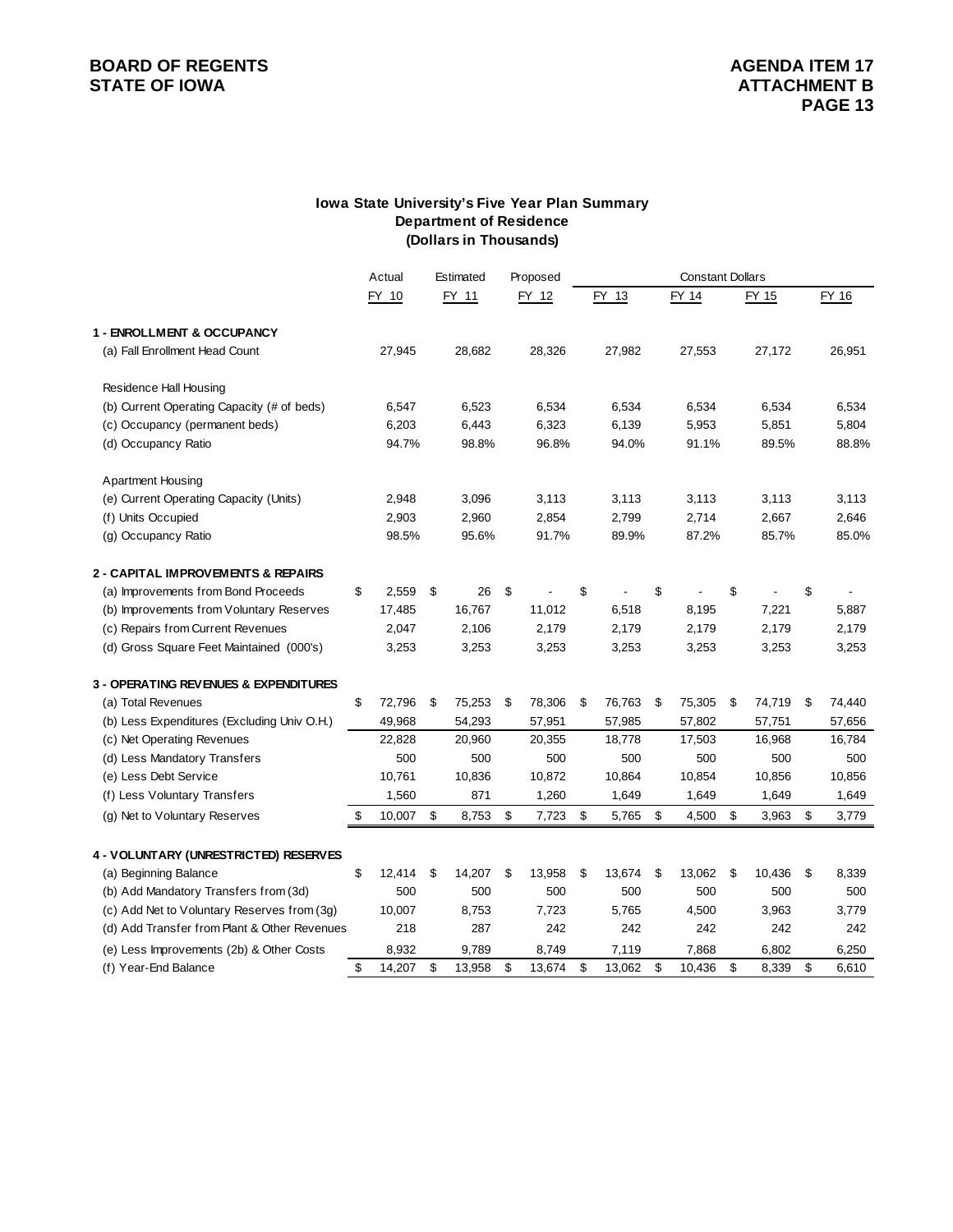### **Iowa State University Residence System Preliminary Budget 2011-12**

|                                              | Approved |               |    |               | <b>Revised</b>   | Proposed         |
|----------------------------------------------|----------|---------------|----|---------------|------------------|------------------|
|                                              |          | <b>Actual</b> |    | <b>Budget</b> | <b>Estimate</b>  | <b>Budget</b>    |
|                                              |          | 2009-10       |    | 2010-11       | 2010-11          | 2011-12          |
| <b>OPERATIONS</b>                            |          |               |    |               |                  |                  |
| Revenues                                     | \$       | 72,795,895    | \$ | 73,479,336    | \$<br>75,253,225 | \$<br>78,305,891 |
| <b>Expenditures for Operations</b>           |          | 49,968,319    |    | 54,844,482    | 54,292,606       | 57,950,651       |
| Net Revenues                                 |          | 22,827,576    |    | 18,634,854    | 20,960,619       | 20,355,240       |
| % of Revenues                                |          | 31.4%         |    | 25.4%         | 27.9%            | 26.0%            |
| Debt Service (due July 1)                    |          | 10,761,339    |    | 10,844,976    | 10,835,639       | 10,872,042       |
| <b>Mandatory Transfers</b>                   |          | 500,000       |    | 500,000       | 500,000          | 500,000          |
| Net After Debt Service & Mandatory Transfers | \$       | 11,566,237    | \$ | 7,289,878     | \$<br>9,624,980  | \$<br>8,983,198  |
| % of Revenues                                |          | 15.9%         |    | 9.9%          | 12.8%            | 11.5%            |
| Debt Service Coverage Ratio                  |          | 212%          |    | 172%          | 193%             | 187%             |
| University Overhead Payment                  | \$       | 1,559,618     | \$ | 1,559,618     | \$<br>871,178    | \$<br>1,260,447  |
| <b>FUND BALANCES (June 30)</b>               |          |               |    |               |                  |                  |
| Revenue Fund                                 | \$       |               | \$ |               | \$               | \$               |
| Operation & Maintenance Fund                 |          |               |    |               |                  |                  |
| Improvement Fund                             |          | 14,850,181    |    | 3,890,872     | 12,793,108       | 12,147,346       |
| System Fund                                  |          | 14,207,457    |    | 10,719,190    | 13,958,492       | 13,673,518       |
| Subtotal--Voluntary Reserves                 |          | 29,057,638    |    | 14,610,062    | 26,751,600       | 25,820,864       |
| Sinking Fund                                 |          |               |    |               |                  |                  |
| <b>Bond Reserve Fund</b>                     |          | 10,872,041    |    | 10,872,041    | 10,872,041       | 10,872,041       |
| <b>Bond Construction Fund</b>                |          |               |    |               |                  |                  |
| Subtotal--Mandatory Reserves                 |          | 10,872,041    |    | 10,872,041    | 10,872,041       | 10,872,041       |
| <b>Total Fund Balances (June 30)</b>         | \$       | 39,929,679    | \$ | 25,482,103    | \$<br>37,623,641 | \$<br>36,692,905 |
| REVENUES AND EXPENDITURES DETAIL             |          |               |    |               |                  |                  |
| <b>Revenues</b>                              |          |               |    |               |                  |                  |
| Contracts                                    | \$       | 57, 133, 271  | \$ | 57,092,305    | \$<br>60,663,659 | \$<br>61,373,529 |
| <b>Interest</b>                              |          | 292,368       |    | 248,050       | 256,258          | 248,700          |
| Other Income                                 |          | 15,370,256    |    | 16,138,981    | 14,333,308       | 16,683,662       |
| <b>Total Revenues</b>                        | \$       | 72,795,895    | \$ | 73,479,336    | \$<br>75,253,225 | \$<br>78,305,891 |
| <b>Expenditures for Operations</b>           |          |               |    |               |                  |                  |
| Salaries, Wages & Benefits                   | \$       | 24,209,335    | \$ | 26,799,761    | \$<br>26,055,475 | \$<br>28,568,003 |
| Cost of Food or Goods Sold                   |          | 8,992,741     |    | 9,349,757     | 9,758,966        | 9,884,978        |
| Other Operating Expense                      |          | 9,211,923     |    | 9,817,393     | 9,647,041        | 10,267,008       |
| <b>Utilities</b>                             |          | 5,507,013     |    | 6,803,966     | 6,725,121        | 7,052,161        |
| Repairs & Maintenance                        |          | 2,047,307     |    | 2,073,605     | 2,106,003        | 2,178,501        |
| <b>Total Expenditures</b>                    | \$       | 49,968,319    | \$ | 54,844,482    | \$<br>54,292,606 | \$<br>57,950,651 |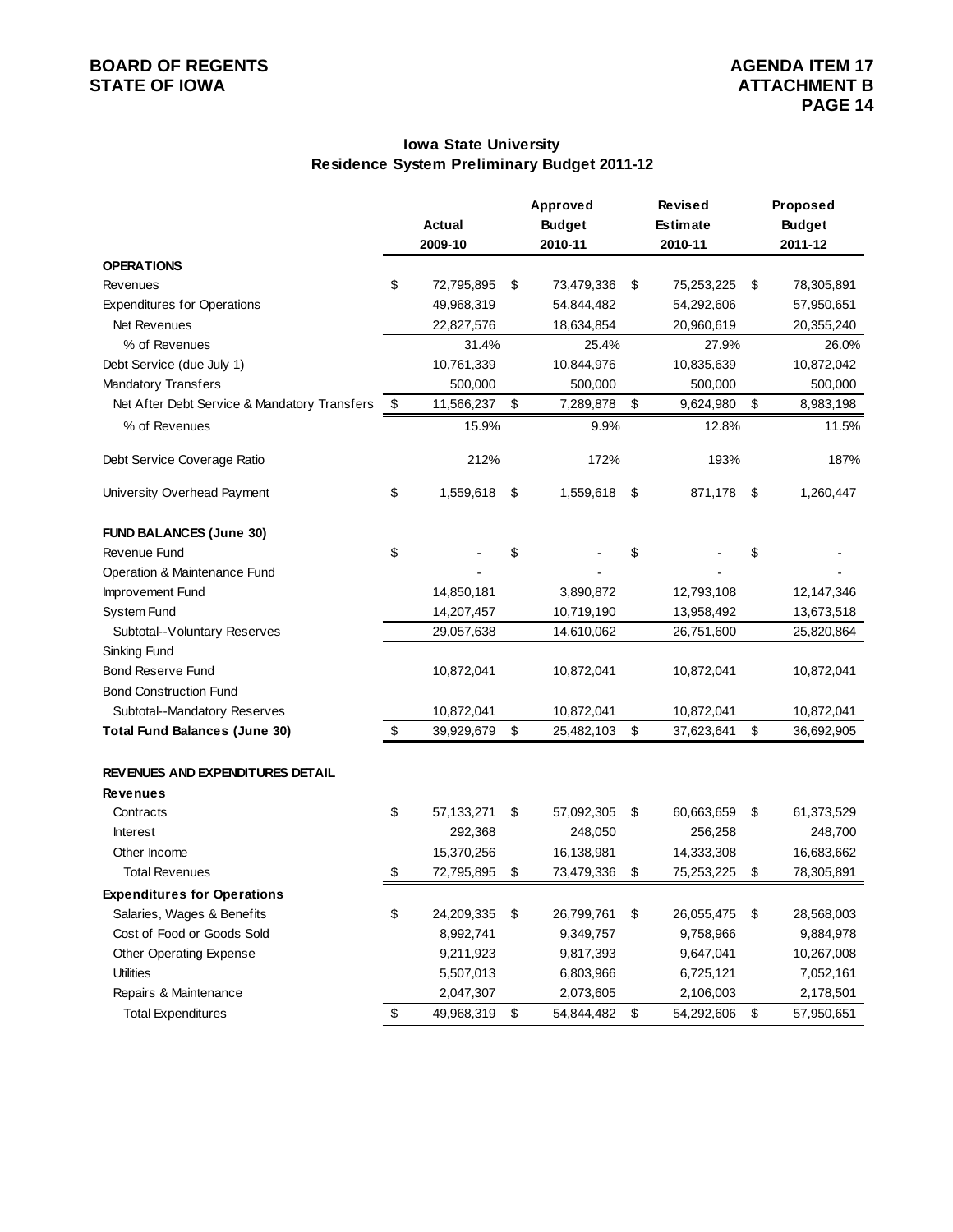#### **IOWA STATE UNIVERSITY**

**Department of Residence and ISU Dining ‐ Proposed Residence System Rates for Fiscal Year 2011‐2012**

#### **(effective May 8, 2011)**

| <b>Residence Halls</b> - iviear prafis required in an residence hans except wanace and written. |         |                       |         |         |             |                                     |            |
|-------------------------------------------------------------------------------------------------|---------|-----------------------|---------|---------|-------------|-------------------------------------|------------|
| <b>Traditional Style Rooms</b>                                                                  |         |                       |         |         |             | FY11 Rate   FY12 Rate   \$ Increase | % Increase |
| Triple - Richardson Court <sup>1</sup>                                                          | \$      | 3,662                 |         | \$3,793 | \$          | 131                                 | 3.58%      |
| Triple - With $A/C2$                                                                            | \$      | 3,822                 | \$      | 3,827   | \$          | 5                                   | 0.13%      |
| Triple - Without AC <sup>3</sup>                                                                | \$      | 3,735                 | \$      | 3,793   | $\zeta$     | 58                                  | 1.55%      |
| Triple - Plus Break (Linden)                                                                    | \$      | 3,935                 | \$      | 4,074   | \$          | 139                                 | 3.53%      |
| Double - Richardson Court <sup>45</sup>                                                         | \$      | 3,806                 | \$      | 3,993   | $\sharp$    | 187                                 | 4.91%      |
| Double - Larch/Willow                                                                           | \$      | 3,853                 |         | \$4,053 | $\zeta$     | 200                                 | 5.19%      |
| Double - With A/C <sup>2</sup>                                                                  | \$      | 3,929                 | \$      | 4,043   | \$          | 114                                 | 2.90%      |
| Double - Without A/C <sup>3</sup>                                                               | \$      | 3,881                 | \$      | 3,993   | \$          | 112                                 | 2.89%      |
| Double - Plus Break (Linden)                                                                    | \$      | 4,088                 | \$      | 4,274   | \$          | 186                                 | 4.55%      |
| Double - Maple                                                                                  | \$      | 4,393                 | \$      | 4,569   | \$          | 176                                 | 4.01%      |
| Single - Richardson Court <sup>7</sup>                                                          | \$      | 4,938                 |         | \$5,191 | $\varsigma$ | 253                                 | 5.12%      |
| Single - With $A/C2$                                                                            | \$      | 5,130                 | \$      | 5,291   | $\zeta$     | 161                                 | 3.14%      |
| Single - Without A/C <sup>3</sup>                                                               | \$      | 5,034                 | \$      | 5,191   | \$          | 157                                 | 3.12%      |
| Single - Plus Break (Linden)                                                                    | $\zeta$ | 5,222                 | \$      | 5,472   | $\zeta$     | 250                                 | 4.79%      |
| Super Single - Wallace/Wilson                                                                   | \$      | 4,658                 | \$      | 4,844   | \$          | 186                                 | 3.99%      |
| Double as Single <sup>8</sup> - With A/C <sup>2</sup>                                           | \$      | 5,697                 | \$      | 5,890   | $\zeta$     | 193                                 | 3.39%      |
| Double as Single <sup>8</sup> - Without A/C <sup>3</sup>                                        | \$      | 5,628                 | \$      | 5,790   | \$          | 162                                 | 2.88%      |
| Double as Single <sup>8</sup> - Plus Break (Linden)                                             | \$      | 5,724                 | \$      | 6,071   | \$          | 347                                 | 6.06%      |
| Double as Single <sup>8</sup> - Maple                                                           | \$      | 6,149                 | $\zeta$ | 6,395   | $\zeta$     | 246                                 | 4.00%      |
| Triple as double $8$ - With A/C $2$                                                             | \$      | 4,688                 | \$      | 4,642   | \$          | (46)                                | $-0.98%$   |
| Triple as Double <sup>8</sup> - Without AC <sup>3</sup>                                         | \$      | 4,497                 | \$      | 4,592   | \$          | 95                                  | 2.11%      |
| <b>Suite Style Rooms</b>                                                                        |         | FY11 Rate   FY12 Rate |         |         |             | \$ Increase                         | % Increase |
| Buchanan - Double                                                                               | \$      | 4,970                 | \$      | 5,169   | \$          | 199                                 | 4.00%      |
| Buchanan - Double as Single                                                                     | \$      | 6,213                 | \$      | 6,462   | \$          | 249                                 | 4.01%      |
| Buchanan - Single                                                                               | Ś       | 5,713                 | \$      | 5,942   | $\zeta$     | 229                                 | 4.01%      |
| Maple - Triple                                                                                  | \$      | 4,595                 | \$      | 4,779   | \$          | 184                                 | 4.00%      |
| Martin - Corner Double                                                                          | $\zeta$ | 6,353                 | \$      | 6,607   | $\zeta$     | 254                                 | 4.00%      |
| Martin - Lofted Double                                                                          | \$      | 7,250                 | \$      | 7,540   | \$          | 290                                 | 4.00%      |
| Martin/Eaton - Double                                                                           | \$      | 5,457                 | \$      | 5,675   | $\zeta$     | 218                                 | 3.99%      |
| Martin/Eaton - Double as Single <sup>8</sup>                                                    | \$      | 7,680                 | \$      | 7,987   | \$          | 307                                 | 4.00%      |
| Martin/Eaton - Single                                                                           | \$      | 7,027                 | \$      | 7,308   | \$          | 281                                 | 4.00%      |

**Residence Halls** ‐ Meal plans required in all residence halls except Wallace and Wilson.

**Student Apartments** ‐ Meal plans encouraged in all s tudent apa rtments.

| <b>Frederiksen Court</b> (Rates per student)                                                                     |   |       |   | <b>FY11 Rate   FY12 Rate  </b>    | \$ Increase | % Increase |
|------------------------------------------------------------------------------------------------------------------|---|-------|---|-----------------------------------|-------------|------------|
| l 2 Bedroom Shared                                                                                               | S | 3,976 | S | $4,127$ S                         | 151         | 3.80%      |
| 4 Bedroom Single                                                                                                 |   | 4,989 | S | $5,179$ \$                        | 190         | 3.81%      |
| 2 Bedroom Double as Single                                                                                       | Ś | 6,097 | S | $6,329$ $\mid$ \$                 | 232         | 3.81%      |
| <b>Schilletter / University Village</b> (Rates per unit, per month) <b>  FY11 Rate   FY12 Rate   \$ Increase</b> |   |       |   |                                   |             | % Increase |
| lSV - 2 Bedroom                                                                                                  |   | 574   |   | 585 l                             | 11          | 1.92%      |
| lUV - 1 Level - 1 Bedroom                                                                                        |   | 495   |   | $505$ $\mid$ \$                   | 10          | 2.02%      |
| lUV - 1 Level - 2 Bedroom                                                                                        |   | 532   |   | $543$ $\overline{\phantom{1}}$ \$ | 11          | 2.07%      |
| UV - Townhouse - 2 Bedroom                                                                                       |   | 566   |   | 577                               | 11          | 1.94%      |
| UV - Furnished / Pet Townhouse - 2 Bedroom                                                                       |   | 600   |   | 612                               | 12          | 2.00%      |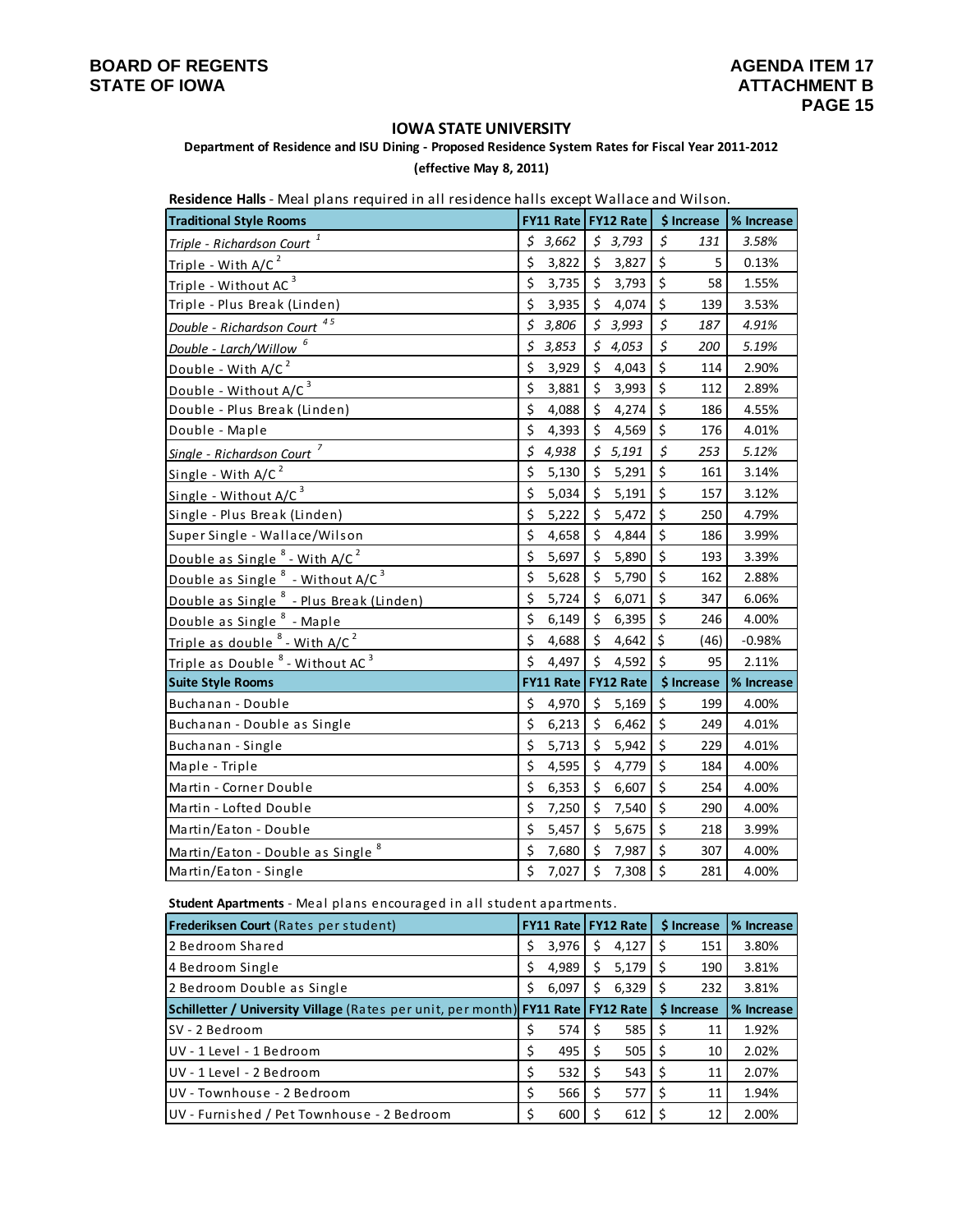### **Department of Residence Summer 2011 Rates**

Meal plans required in Buchanan and Eaton hall. Meal plans encouraged in all student apartments.

| <b>Buchanan Hall</b>                                         | <b>FY11 Rate</b> |                  |    | <b>FY12 Rate</b> |    | \$ Increase | % Increase |
|--------------------------------------------------------------|------------------|------------------|----|------------------|----|-------------|------------|
| Buchanan - Single                                            | \$               | 1,762            | \$ | 1,136            | \$ | (626)       | $-35.53%$  |
| Buchanan - Double                                            | \$               | 1,532            | Ŝ. | 946              | \$ | (586)       | $-38.25%$  |
| Buchanan - Double as Single                                  | \$               | 1,915            | Ŝ. | 1,230            | \$ | (685)       | $-35.77%$  |
| <b>Eaton Hall</b>                                            |                  | <b>FY11 Rate</b> |    | <b>FY12 Rate</b> |    | \$ Increase | % Increase |
| Eaton - Single                                               | \$               | 1,194            | \$ | 1,241            | \$ | 47          | 3.94%      |
| Eaton - Double                                               | \$               | 928              | \$ | 965              | \$ | 37          | 3.99%      |
| Eaton - Double as Single                                     | \$               | 1,327            | \$ | 1,380            | \$ | 53          | 3.99%      |
| Frederiksen Court - (Rates per student)                      |                  | <b>FY11 Rate</b> |    | <b>FY12 Rate</b> |    | \$ Increase | % Increase |
| 2 Bedroom Shared                                             | \$               | 1,237            | Ŝ. | 758              | \$ | (479)       | $-38.72%$  |
| 4 Bedroom Single                                             | \$               | 1,553            | \$ | 947              | \$ | (606)       | $-39.02%$  |
| 2 Bedroom Double as Single                                   | \$               | 1,897            | \$ | 1,137            | Ś  | (760)       | $-40.06%$  |
| Schilletter / University Village (Rates per unit, per month) |                  | <b>FY11 Rate</b> |    | <b>FY12 Rate</b> |    | \$ Increase | % Increase |
| SV - 2 Bedroom                                               | \$               | 574              | \$ | 585              | \$ | 11          | 1.92%      |
| UV - 1 Level - 1 Bedroom                                     | \$               | 495              | \$ | 505              | \$ | 10          | 2.02%      |
| UV - 1 Level - 2 Bedroom                                     | \$               | 532              | \$ | 543              | \$ | 11          | 2.07%      |
| UV - Townhouse - 2 Bedroom                                   | \$               | 566              | Ŝ. | 577              | \$ | 11          | 1.94%      |
| UV - Furnished / Pet Townhouse - 2 Bedroom                   | \$               | 600              | \$ | 612              | \$ | 12          | 2.00%      |

### **Department of Residence Guest Apartments**

| Schilletter Village (Rates per unit, per day) |  | <b>FY11 Rate</b> |  | <b>FY12 Rate</b> | S Increase | % Increase |  |
|-----------------------------------------------|--|------------------|--|------------------|------------|------------|--|
| <b>IFurnished Guest</b>                       |  | 35               |  | 35               |            | 0.00%      |  |
| INon-Furnished Guest                          |  | 25               |  |                  |            | 0.00%      |  |
|                                               |  |                  |  |                  |            |            |  |

1 ‐ Beginning FY12 will be included in Triple ‐ Without AC rate.

2 ‐ Currently only Friley Hall is included in the "With AC" designation. Beginning FY12, "With AC" will also include Larch

3 ‐ Currently only Friley and Helser halls are included in the "Without AC" designation. Beginning FY12, "Without AC" will also include Barton, Birch, Elm, Freeman, Lyon, Oak, Roberts and Welch halls.

4 ‐ Beginning FY12 will be included in Double ‐ Without AC rate.

5 ‐ Includes 34 spaces in Wilson Hall offered as overflow doubles.

6 ‐ Beginning FY12 will be included in Double ‐ With AC rate.

7 ‐ Beginning FY12 will be included in Single ‐ Without AC rate.

8 ‐ These options are not offered as standard. Availability is based on resident demand and space constraints.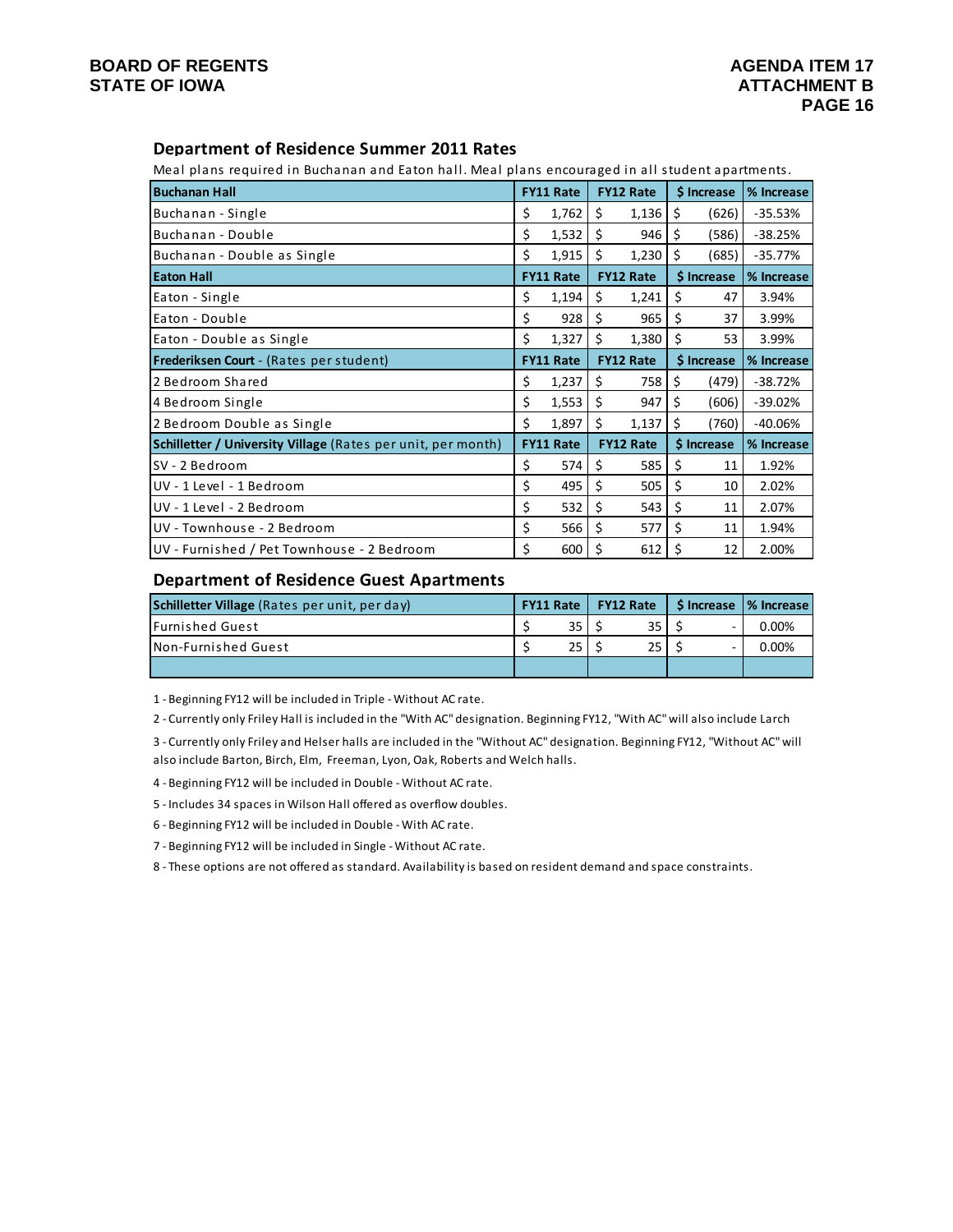### **BOARD OF REGENTS** AGENDA ITEM 17 STATE OF IOWA **ATTACHMENT B**

### **ISU Dining Academic Year Rates**

| 9 10<br><b>Weekly Plans</b>                       | <b>FY11 Rate</b> | <b>FY12 Rate</b> |                          | \$ Increase |                          | % Increase               |  |
|---------------------------------------------------|------------------|------------------|--------------------------|-------------|--------------------------|--------------------------|--|
| Weekly 21 Plus 250 DD\$                           | \$<br>4,206      | \$               | $\overline{a}$           | \$          |                          |                          |  |
| Weekly 17 Plus 350 DD\$                           | \$<br>3,591      | \$               | $\overline{\phantom{0}}$ | \$          | $\overline{a}$           |                          |  |
| Weekly 14 Plus 350 DD\$                           | \$<br>3,425      | \$               | $\overline{\phantom{a}}$ | \$          | $\overline{a}$           | ٠                        |  |
| Weekly 10 Plus 550 DD\$                           | \$<br>3,294      | \$               | $\overline{a}$           | \$          | Ξ                        |                          |  |
| Weekly 7 Plus 750 DD\$                            | \$<br>2,938      | \$               | $\overline{\phantom{a}}$ | \$          |                          |                          |  |
| 910<br><b>Semester Plans</b>                      | <b>FY11 Rate</b> |                  | <b>FY12 Rate</b>         |             | \$ Increase              | % Increase               |  |
| Semester 200 Plus 0 <sup>11</sup>                 | \$<br>3,106      | \$               | $\overline{\phantom{a}}$ | \$          | Ξ                        | $\overline{\phantom{a}}$ |  |
| Cyclone (304 meals and \$125 DD\$) <sup>12</sup>  |                  | \$               | 3,989                    | \$          |                          | $\blacksquare$           |  |
| Cardinal (275 meals and \$150 DD\$) <sup>12</sup> |                  | \$               | 3,964                    | \$          |                          | ٠                        |  |
| Gold (225 meals and \$200 DD\$) <sup>13</sup>     | \$<br>3,560      | \$               | 3,628                    | \$          | 68                       | 1.91%                    |  |
| Silver (175 meals and \$250 DD\$) $^{14}$         | \$<br>3,425      | \$               | 3,549                    | \$          | 124                      | 3.62%                    |  |
| Bronze (125 meals and \$300 DD\$) <sup>12</sup>   |                  | \$               | 2,906                    | \$          |                          |                          |  |
| Meal Blocks <sup>15</sup>                         | <b>FY11 Rate</b> |                  | <b>FY12 Rate</b>         |             | \$ Increase              | % Increase               |  |
| 25 Meal Block                                     | \$<br>211        | \$               | 241                      | \$          | 30                       | 14.22%                   |  |
| 50 Meal Block                                     | \$<br>419        | \$               | 477                      | \$          | 58                       | 13.84%                   |  |
| 75 Meal Block                                     | \$<br>619        | \$               | 707                      | \$          | 88                       | 14.22%                   |  |
| 100 Meal Block                                    | \$<br>820        | \$               | 933                      | \$          | 113                      | 13.78%                   |  |
| Dining Dollar\$ - rates listed are per dollar.    | <b>FY11 Rate</b> |                  | <b>FY12 Rate</b>         |             | \$ Increase              | % Increase               |  |
| \$10-\$190 Dining Dollars (Face Value)            | \$<br>1.00       | \$               | 1.00                     | \$          | $\overline{\phantom{a}}$ | 0.00%                    |  |
| \$200-390 Dining Dollars (5.00% discount)         | \$<br>0.95       | \$               | 0.95                     | \$          | $\overline{\phantom{a}}$ | 0.00%                    |  |
| \$400-590 Dining Dollars (7.50% discount)         | \$<br>0.93       | \$               | 0.93                     | \$          |                          | 0.00%                    |  |
| \$600 Plus Dining Dollars (10.00% discount)       | \$<br>0.90       | \$               | 0.90                     | \$          |                          | 0.00%                    |  |

9 ‐ Weekly and Semester plans were available to all students in FY11.

10 ‐ Beginning FY12, Weekly Plans will no longer be offered.

11 ‐ Beginning FY12, the Semester 200 Plus 0 will no longer be offered.

12 ‐ Three new Semester Plans are being offered beginning FY 12.

13 ‐ Previously called Semester 225 Plus 350.

14 ‐ Previously called Semester 175 Plus 350.

 Frederiksen Court, SUV and all off‐campus students during the academic year. 15 ‐ Meal Blocks only available to residents of Wallace‐Wilson Halls,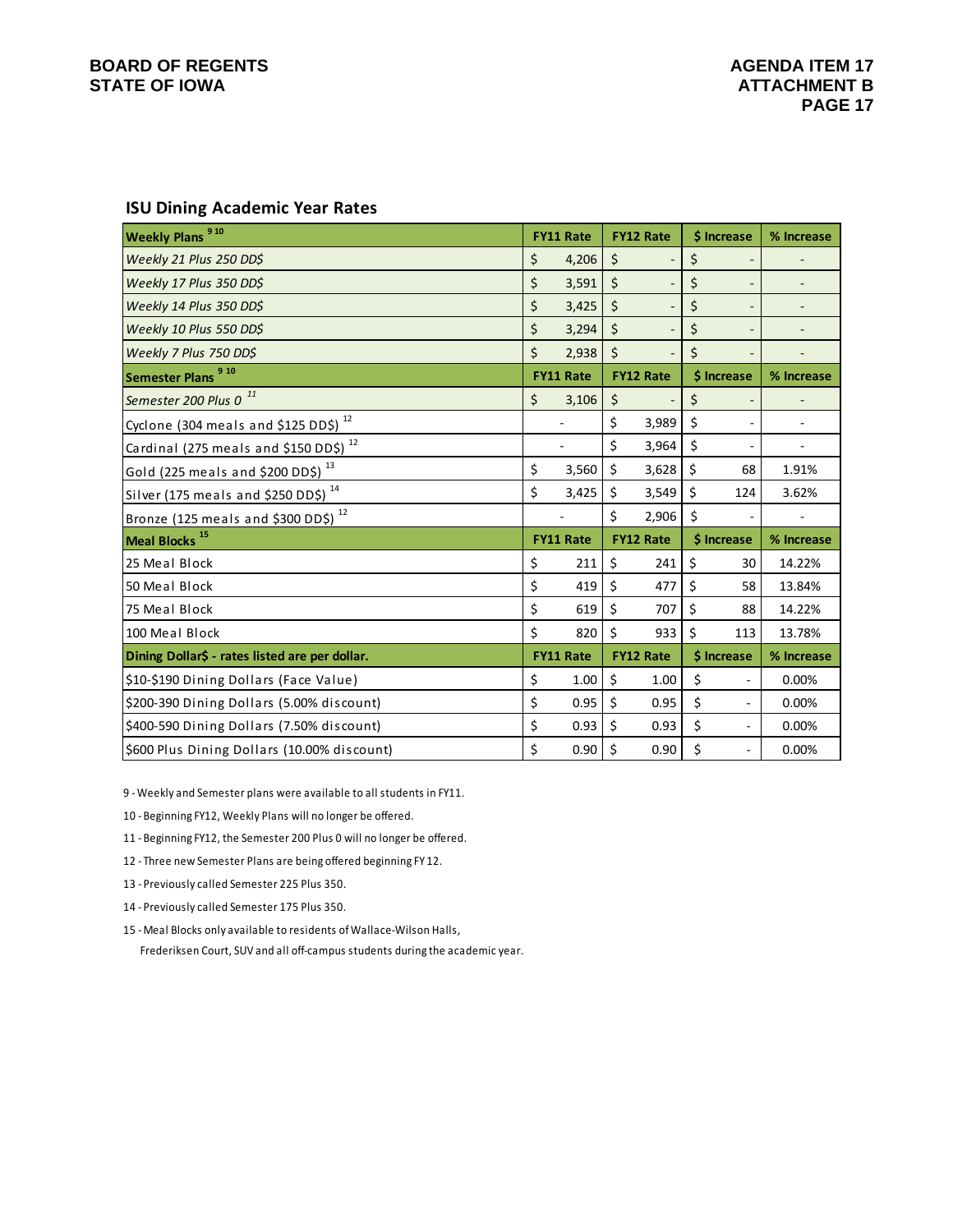### **ISU Dining Summer 2011 Rates <sup>16</sup>**

| <b>Weekly Plans<sup>9</sup></b> - Single Session           | <b>FY11 Rate</b> |             | <b>FY12 Rate</b> | \$ Increase                        | % Increase                   |
|------------------------------------------------------------|------------------|-------------|------------------|------------------------------------|------------------------------|
| Weekly 21 Plus 75                                          | \$<br>1,012      | \$          |                  | \$                                 |                              |
| Weekly 17 Plus 75                                          | \$<br>863        | \$          |                  | \$<br>$\overline{\phantom{m}}$     | $\overline{\phantom{m}}$     |
| Weekly 14 Plus 75                                          | \$<br>823        | \$          |                  | \$<br>$\overline{\phantom{a}}$     |                              |
| Weekly 10 Plus 125                                         | \$<br>792        | \$          |                  | \$<br>$\overline{\phantom{a}}$     | $\qquad \qquad \blacksquare$ |
| Weekly 7 Plus 175                                          | \$<br>707        | \$          |                  | \$                                 |                              |
| <b>Weekly Plans<sup>9</sup></b> - Both Sessions            | <b>FY11 Rate</b> |             | <b>FY12 Rate</b> | \$ Increase                        | % Increase                   |
| Weekly 21 Plus 115                                         | \$<br>1,518      | \$          |                  | \$                                 |                              |
| Weekly 17 Plus 115                                         | \$<br>1,312      | \$          |                  | \$<br>$\qquad \qquad \blacksquare$ | $\qquad \qquad \blacksquare$ |
| Weekly 14 Plus 115                                         | \$<br>1,251      | \$          |                  | \$<br>$\overline{\phantom{a}}$     | $\qquad \qquad \blacksquare$ |
| Weekly 10 Plus 185                                         | \$<br>1,198      | $\zeta$     |                  | \$<br>$\overline{\phantom{a}}$     | $\overline{\phantom{a}}$     |
| Weekly 7 Plus 260                                          | \$<br>1,068      | $\zeta$     |                  | \$                                 |                              |
| <b>Weekly Plans<sup>9</sup></b> - Trial Enrollment Session | <b>FY11 Rate</b> |             | <b>FY12 Rate</b> | \$ Increase                        | % Increase                   |
| Weekly 21 Plus 115                                         | \$<br>1,162      | \$          |                  | \$<br>$\qquad \qquad \blacksquare$ |                              |
| Weekly 17 Plus 115                                         | \$<br>1,005      | \$          |                  | \$<br>$\qquad \qquad \blacksquare$ | $\overline{\phantom{a}}$     |
| Weekly 14 Plus 115                                         | \$<br>960        | \$          |                  | \$<br>$\qquad \qquad \blacksquare$ |                              |
| Weekly 10 Plus 185                                         | \$<br>939        | \$          |                  | \$<br>$\overline{\phantom{a}}$     |                              |
| Weekly 7 Plus 260                                          | \$<br>861        | \$          |                  | \$                                 |                              |
| Semester Plans <sup>9</sup>                                | <b>FY11 Rate</b> |             | <b>FY12 Rate</b> | \$ Increase                        | % Increase                   |
| Semester 40 Plus 250                                       | \$<br>587        | $\varsigma$ |                  | \$                                 |                              |
| Meal Blocks <sup>15</sup>                                  | <b>FY11 Rate</b> |             | <b>FY12 Rate</b> | \$ Increase                        | % Increase                   |
| 25 Meal Block                                              | \$<br>211        | \$          | 241              | \$<br>30                           | 14.22%                       |
| 50 Meal Block                                              | \$<br>419        | \$          | 477              | \$<br>58                           | 13.84%                       |
| 75 Meal Block <sup>17</sup>                                | \$<br>619        | \$          | 707              | \$<br>88                           | 14.22%                       |
| 100 Meal Block <sup>17</sup>                               | \$<br>820        | \$          | 933              | \$<br>113                          | 13.78%                       |
| Dining Dollar\$ Range                                      | <b>FY11 Rate</b> |             | <b>FY12 Rate</b> | \$ Increase                        | % Increase                   |
| \$10-\$190 Dining Dollars (Face Value)                     | \$<br>1.00       | \$          | 1.00             | \$<br>$\overline{\phantom{a}}$     | 0.00%                        |
| \$200-390 Dining Dollars (5.00% discount)                  | \$<br>0.95       | \$          | 0.95             | \$<br>$\overline{\phantom{a}}$     | 0.00%                        |
| \$400-590 Dining Dollars (7.50% discount)                  | \$<br>0.93       | \$          | 0.93             | \$<br>$\overline{\phantom{a}}$     | 0.00%                        |
| \$600 Plus Dining Dollars (10.00% discount)                | \$<br>0.90       | \$          | 0.90             | \$<br>$\overline{\phantom{a}}$     | 0.00%                        |

9 ‐ Weekly and Semester plans were available to all students in FY11.

10 ‐ Beginning FY12, Weekly Plans will no longer be offered.

11 ‐ Beginning FY12, the Semester 200 Plus 0 will no longer be offered.

12 - Three new Semester Plans are being offered beginning FY 12.

13 ‐ Previously called Semester 225 Plus 350.

14 ‐ Previously called Semester 175 Plus 350.

15 ‐ Meal Blocks only available to residents of Wallace‐Wilson Halls,

Frederiksen Court, SUV and all off‐campus students during the academic year.

16 ‐ Only Meal Blocks and Dining Dollar\$ will be offered beginning in summer 2011

17 ‐The 75 and 100 Meal Blocks were not offered for summer 2010

The double room in Richardson Court with the "Gold" meal plan is used for comparative purposes.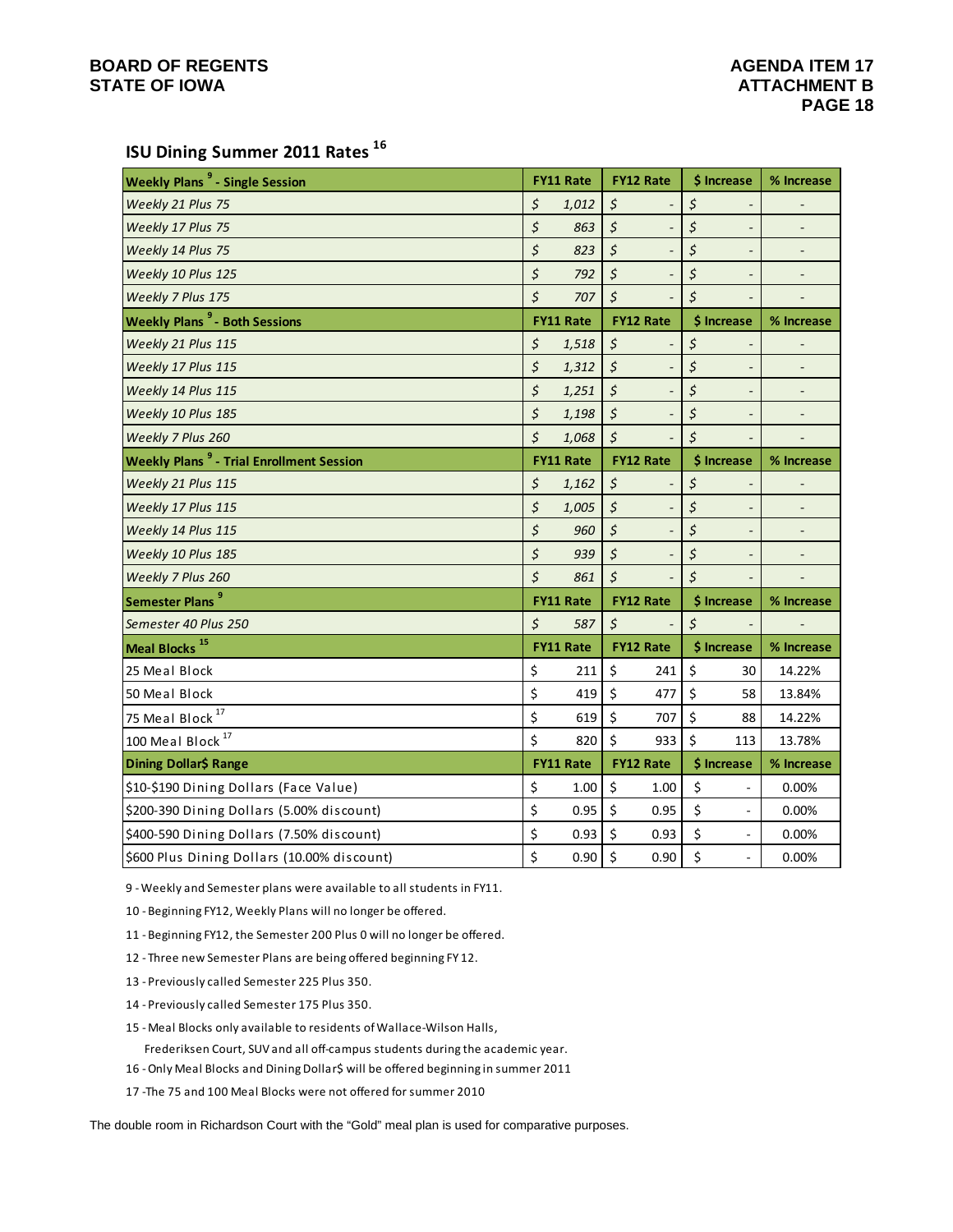### **UNIVERSITY OF NORTHERN IOWA DEPARTMENT OF RESIDENCE**

In December 2010, the Board authorized the sale of dormitory revenue bonds for the Apartment Housing – Phase I project which would provide additional space to meet the needs of junior and senior students. The first phase of the complex will accommodate approximately 200 students beginning in FY 2013. In February 2011, the approved the schematic design and budget for the Apartment Housing – Phase 2a project which will accommodate an additional 246 students beginning in FY 2014. The impact of these projects is included in the five-year plan and the preliminary FY 2012 budget. Both phases of the new apartments are being designed to a LEED silver standard.

### Five–Year Plan – page 21

- The Department of Residence's occupancy ratio increased from 78.7% in FY 2005 to 95.0% in FY 2010. Occupancy projections through FY 2016 are consistent with past trends based on the percentage of students who live on campus. The new apartment complex reflects an increase in occupancy beginning in FY 2013 based on research completed by the Department that off-campus students will elect to reside on-campus given the addition of the proposed apartments.
- The five-year plan includes a potential bond issue (which will require Board approval) in December 2011 with the proceeds expended beginning in FY 2012. The entire issue would partially fund Phase 2a of the apartment complex. The five-year plan allows for the new construction without negatively impacting plans to address deferred maintenance needs.
- In September 2010, the Board approved permission to proceed with project planning for the Bartlett Hall renovation and the Baker Hall demolition. Bartlett Hall, currently used as a residence facility, will be renovated into faculty offices, seminar rooms and laboratories. While this project is currently in the planning stages, Bartlett Hall (368 beds) has been removed from capacity beginning in FY 2013.
- Shull Hall was reopened in FY 2006 consisting of 211 "super single" rooms. With occupancy approaching 100% capacity, Shull Hall is planned to return to double occupancy rooms beginning in FY 2013 and will accommodate up to an additional 207 students.
- The five-year plan also reclassifies Roth Hall, comprised of apartments and suites, from the residence hall category to apartments beginning in FY 2012 to more accurately reflect room inventory. The realignment does not change total capacity, occupancy, or financial projections.
- The Department of Residence is currently studying the feasibility of a small addition to Redeker Center to create a Piazza dining center to serve those students living in the new apartments that desire to purchase a meal plan.
- In the eighth year, the University's Two-Year Advantage Plan allows students to commit to a twoyear contract which keeps room and board rates at the same level for both years. Participation in the Plan remains at approximately half of the residents. UNI intends to continue the Two-Year Advantage Plan as long as it is economically feasible.
- The University plans to spend approximately \$29.1 million from reserves from FY 2012 through FY 2016 on capital improvements, fire and life safety projects, and the proposed apartment complex. After several years of planned increases in reserve balances, they are projected to decline from the FY 2011 estimate of \$10.3 million to \$2.1 million by the end of FY 2016 as projects are completed.
- Installation of fire sprinklers in the residence halls continues to be a high priority. Fire sprinklers were installed in Hagemann Hall in Summer 2008, Dancer Hall in Summer 2009, and Bender Hall in 2010. Sprinklering of Shull Hall has been accelerated to this summer (originally scheduled for Summer 2012). Rider Hall is also scheduled for an upgraded fire alarm system.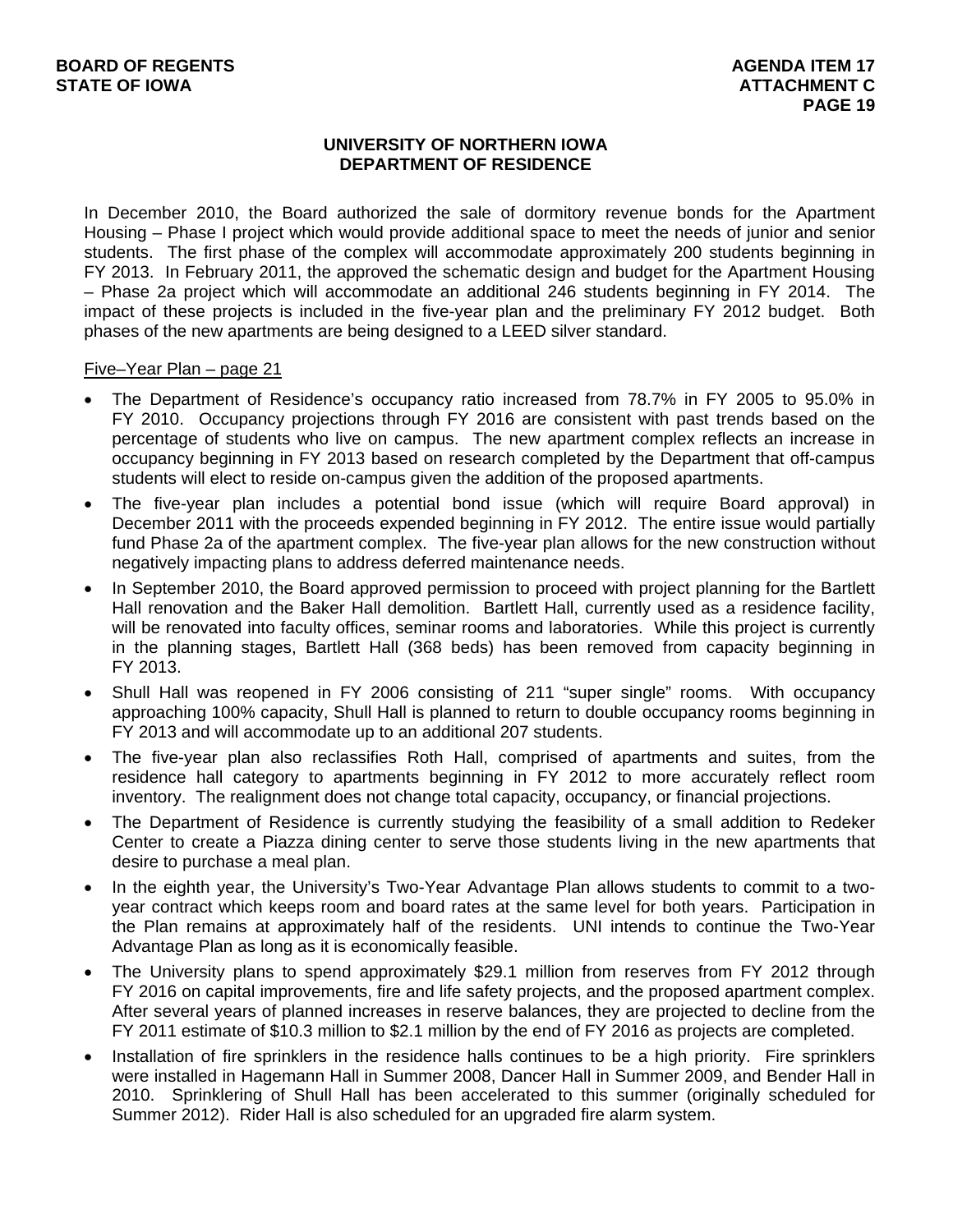FY 2012 Preliminary Budget – page 22

- Estimated FY 2011 revenues exceed the Board approved budget by \$0.7 million due to higher than budgeted occupancy. Estimated FY 2011 expenses are less than budget largely due to unfilled positions and modest reductions in utility usage. Thus, net revenues from operations for FY 2011 (before debt service and mandatory transfers) are estimated to be \$10.8 million, substantially higher than the budget of \$9.5 million. The preliminary budget for FY 2012 projects net revenues of \$10.4 million before debt service and mandatory transfers.
- As anticipated, FY 2012 net revenues after debt service and transfers are projected to be less than previous years primarily due to a full year bond payment without offsetting revenue from Phase I of the new apartments and installation of the fire sprinkler system in Shull Hall.
- The FY 2012 preliminary budget was developed using occupancy as compared to enrollment percentages identical to FY 2011, the most recent university enrollment projections, and the proposed rates. Budgeted salary costs for AFSCME covered employees are consistent with the collective bargaining agreement, and salary expenses for P&S staff are budgeted to increase 2.5% in FY 2012. Various inflationary increases were applied to other operational expenses.
- The Department projects a stable occupancy ratio of 96% in FY 2012 when compared to FY 2011 estimates. UNI's Department of Residence projects total occupancy to be 4,728 students in FY 2011; a decrease of 50 students from FY 2011 estimates (capacity decreases by 48 beds).
- Proposed FY 2012 room and board rates are provided beginning on page 23. The proposed FY 2012 rate for the traditional double room with full board of \$7,426 represents a 4.3% increase when compared to FY 2011. Students in the second year of the Two-Year Advantage Plan will realize no increase in FY 2012 and will continue to pay FY 2011 room and board rates. The "Any 5" plan, which has not been offered in recent years, is being offered again in FY 2012 and allows students to eat any five meals each week.
- The residence hall activity fee (\$20) pays for programming and activities in the residence halls. There is no proposed increase in the activity fee for FY 2012; it is listed separately on the proposed rate schedule.
- The Department of Residence collects a \$25 nonrefundable application fee and a \$200 prepayment which is applied to a new student resident's account. Current residents staying in the system are charged the prepayment but do not pay the application fee to contract for subsequent years.
- The outstanding bond principal was \$28.8 million as of June 30, 2010. The annual debt service included in the FY 2012 preliminary budget is \$5.8 million. The Board approved refunding bond issues in March and December of 2010 that resulted in a present value savings totaling approximately \$1.0 million and an annual cash flow savings of approximately \$120,000.
- Energy conservation and green initiatives remain a priority for the Department. Recycling programs for plastic, newspaper, office paper, cardboard, and glass were started in all residence halls this year. Recycling in the dining centers has been occurring for years. In one semester, the residence halls diverted over 18 tons of waste from landfills to recycling.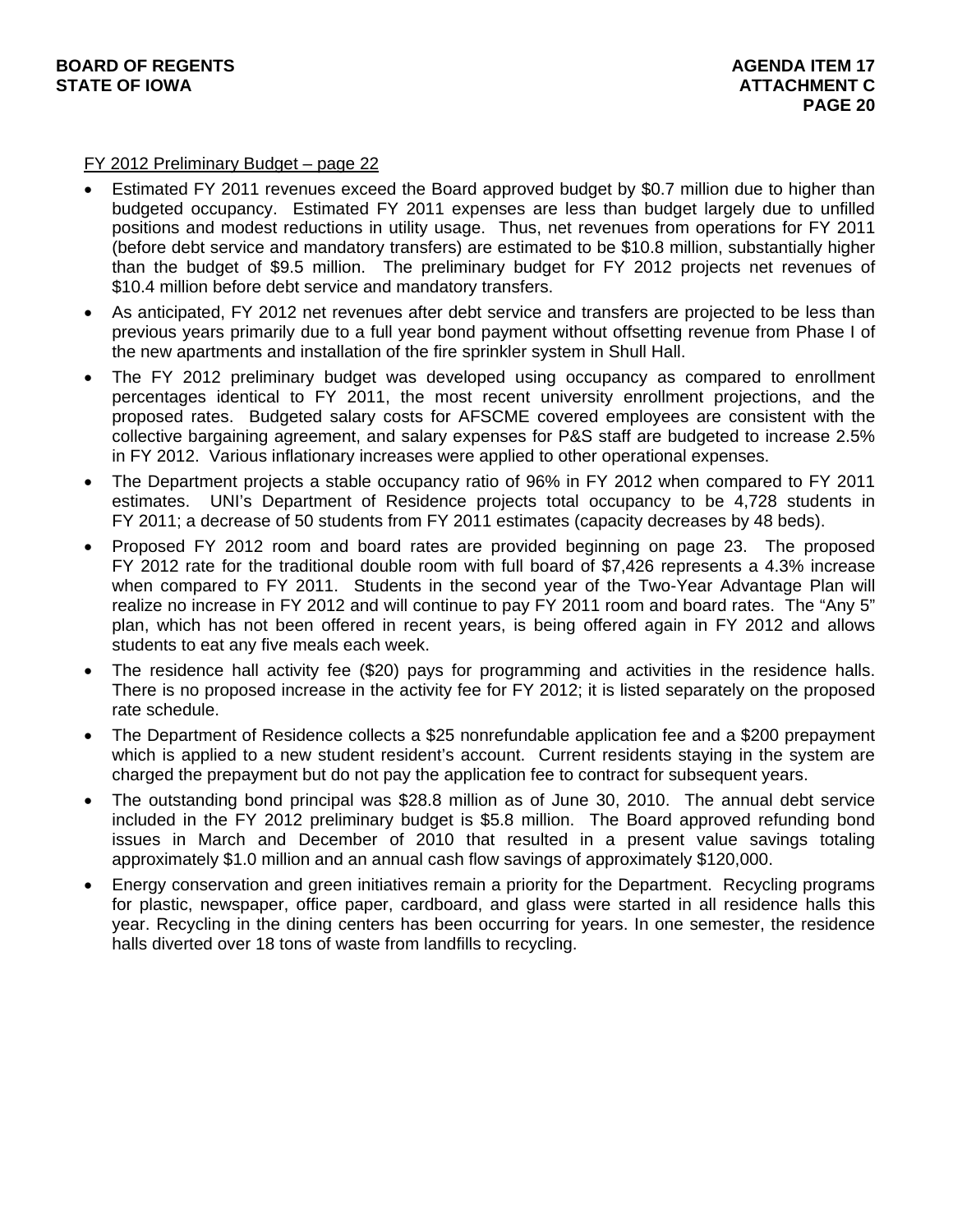# **BOARD OF REGENTS**<br> **BOARD OF REGENTS**<br> **BOARD OF IOWA**<br> **ATTACHMENT C**

#### **University of Northern Iowa's Five Year Plan Summary Department of Residence (Dollars in Thousands)**

|                                               | Actual       | Estimated    |    | Proposed | <b>Constant Dollars</b> |           |    |        |              |    |        |
|-----------------------------------------------|--------------|--------------|----|----------|-------------------------|-----------|----|--------|--------------|----|--------|
|                                               | FY 10        | FY 11        |    | FY 12    |                         | FY 13     |    | FY 14  | FY 15        |    | FY 16  |
| 1 - ENROLLMENT & OCCUPANCY                    |              |              |    |          |                         |           |    |        |              |    |        |
| (a) Fall Enrollment Head Count                | 13,080       | 13,201       |    | 13,396   |                         | 13,520    |    | 13,627 | 13,802       |    | 14,003 |
| Residence Hall Housing                        |              |              |    |          |                         |           |    |        |              |    |        |
| (b) Current Operating Capacity (# of beds)    | 4,609        | 4,612        |    | 4,334    |                         | 4,173     |    | 4,173  | 4,173        |    | 4,173  |
| (c) Occupancy (permanent beds)                | 4,369        | 4,428        |    | 4,119    |                         | 4,130     |    | 4,130  | 4,130        |    | 4,130  |
| (d) Occupancy Ratio                           | 94.8%        | 96.0%        |    | 95.0%    |                         | 99.0%     |    | 99.0%  | 99.0%        |    | 99.0%  |
| <b>Apartment Housing</b>                      |              |              |    |          |                         |           |    |        |              |    |        |
| (e) Current Operating Capacity (Units)        | 361          | 365          |    | 595      |                         | 799       |    | 1,045  | 1,045        |    | 1,045  |
| (f) Units Occupied                            | 350          | 350          |    | 609      |                         | 809       |    | 1,045  | 1,045        |    | 1,045  |
| (g) Occupancy Ratio                           | 97.0%        | 95.9%        |    | 102.4%   |                         | 101.3%    |    | 100.0% | 100.0%       |    | 100.0% |
| <b>2 - CAPITAL IMPROVEMENTS &amp; REPAIRS</b> |              |              |    |          |                         |           |    |        |              |    |        |
| (a) Improvements from Bond Proceeds           | \$           | \$<br>6,209  | \$ | 19,436   | \$                      | 11,619 \$ |    |        | \$           | \$ |        |
| (b) Improvements from Voluntary Reserves      | 5,549        | 7,213        |    | 9,763    |                         | 5,652     |    | 4,551  | 4,559        |    | 4,559  |
| (c) Repairs from Current Revenues             | 1,662        | 1,843        |    | 1,885    |                         | 1,885     |    | 1,885  | 1,885        |    | 1,885  |
| (d) Gross Square Feet Maintained (000's)      | 1,456        | 1,456        |    | 1,424    |                         | 1,419     |    | 1,534  | 1,534        |    | 1,534  |
| 3 - OPERATING REVENUES & EXPENDITURES         |              |              |    |          |                         |           |    |        |              |    |        |
| (a) Total Revenues                            | \$<br>36,585 | \$<br>36,723 | \$ | 37,675   | \$                      | 39,388    | \$ | 41,293 | \$<br>41,293 | \$ | 41,293 |
| (b) Less Expenditures (Excluding Univ O.H.)   | 25,008       | 25,961       |    | 27,226   |                         | 28,464    |    | 29,840 | 29,840       |    | 29,840 |
| (c) Net Operating Revenues                    | 11,577       | 10,762       |    | 10,449   |                         | 10,924    |    | 11,453 | 11,453       |    | 11,453 |
| (d) Less Mandatory Transfers                  | 330          | 330          |    | 330      |                         | 330       |    | 330    | 330          |    | 330    |
| (e) Less Debt Service                         | 3,297        | 4,422        |    | 5,773    |                         | 5,786     |    | 6,555  | 6,559        |    | 6,571  |
| (f) Net to Voluntary Reserves                 | \$<br>7,950  | \$<br>6,010  | \$ | 4,346    | \$                      | 4,808     | \$ | 4,568  | \$<br>4,564  | \$ | 4,552  |
| 4 - VOLUNTARY (UNRESTRICTED) RESERVES         |              |              |    |          |                         |           |    |        |              |    |        |
| (a) Beginning Balance                         | \$<br>10,574 | \$<br>11,836 | S  | 10,264   | \$                      | 4.446     | \$ | 3,220  | \$<br>2,821  | \$ | 2,410  |
| (b) Add Mandatory Transfers from (3d)         | 330          | 330          |    | 330      |                         | 330       |    | 330    | 330          |    | 330    |
| (c) Add Net to Voluntary Reserves from (3f)   | 7,950        | 6,010        |    | 4,346    |                         | 4,808     |    | 4,568  | 4,564        |    | 4,552  |
| (d) Less Improvements (2b) & Other Costs      | 7,018        | 7,912        |    | 10,494   |                         | 6,364     |    | 5,297  | 5,305        |    | 5,305  |
| (e) Year-End Balance                          | \$<br>11,836 | \$<br>10,264 | \$ | 4,446    | \$                      | 3,220     | \$ | 2,821  | \$<br>2,410  | \$ | 1,987  |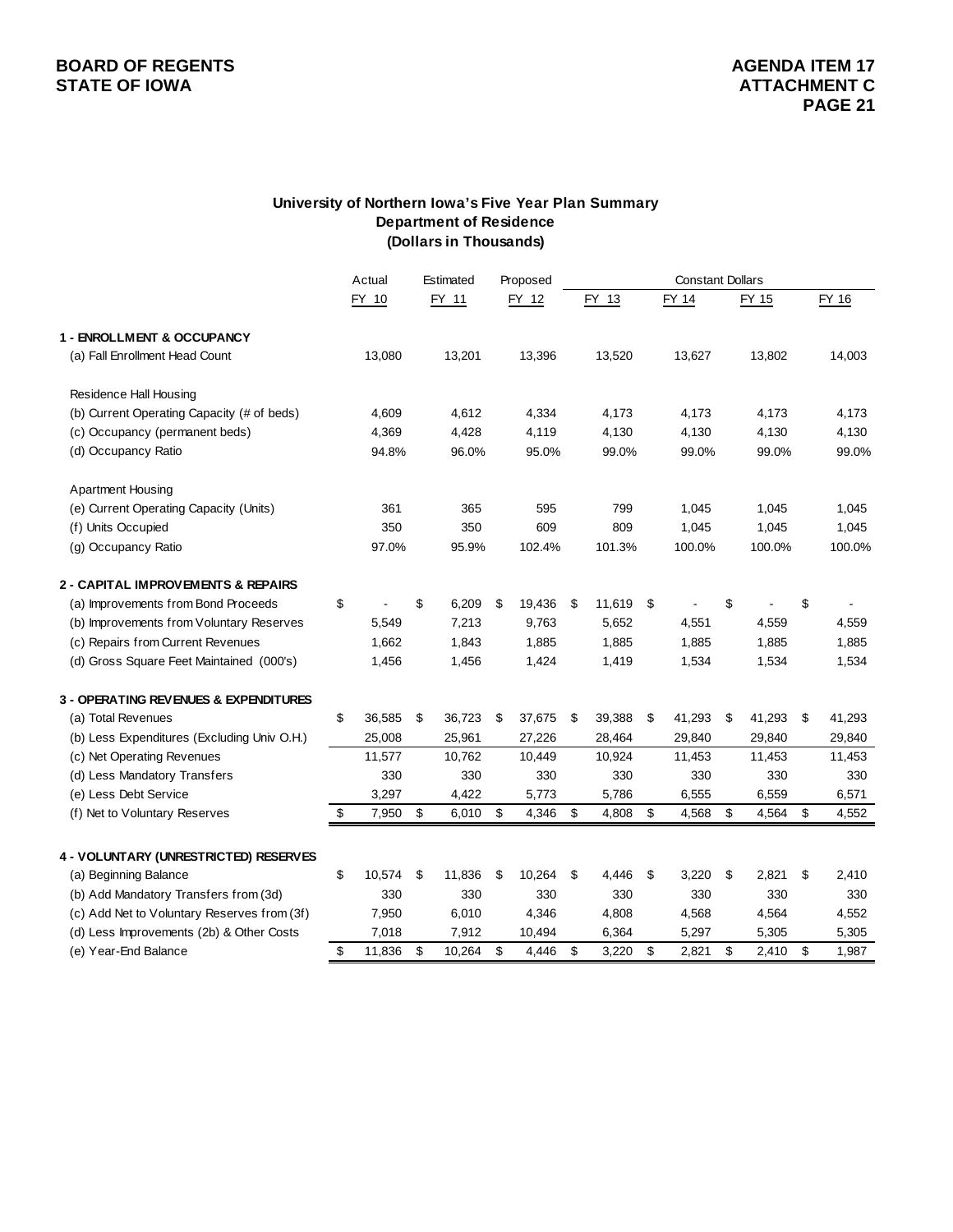### **University of Northern Iowa Residence System Preliminary Budget 2011-12**

|                                              | Approved |                                | <b>Revised</b> |                 | Proposed         |               |            |
|----------------------------------------------|----------|--------------------------------|----------------|-----------------|------------------|---------------|------------|
|                                              |          | <b>Actual</b><br><b>Budget</b> |                | <b>Estimate</b> |                  | <b>Budget</b> |            |
|                                              |          | 2009-10                        |                | 2010-11         | 2010-11          |               | 2011-12    |
| <b>OPERATIONS</b>                            |          |                                |                |                 |                  |               |            |
| Revenues                                     | S        | 36,584,558                     | \$             | 36,077,441      | \$<br>36,722,794 | \$            | 37,675,032 |
| <b>Expenditures for Operations</b>           |          | 25,008,180                     |                | 26,626,772      | 25,960,871       |               | 27,226,376 |
| Net Revenues                                 |          | 11,576,378                     |                | 9,450,669       | 10,761,923       |               | 10,448,656 |
| % of Revenues                                |          | 31.6%                          |                | 26.2%           | 29.3%            |               | 27.7%      |
| Debt Service (due July 1)                    |          | 3,297,321                      |                | 3,876,874       | 4,421,822        |               | 5,772,924  |
| <b>Mandatory Transfers</b>                   |          | 330,000                        |                | 330,000         | 330,000          |               | 330,000    |
| Net After Debt Service & Mandatory Transfers | \$       | 7,949,057                      | \$             | 5,243,795       | \$<br>6,010,101  | \$            | 4,345,732  |
| % of Revenues                                |          | 21.7%                          |                | 14.5%           | 16.4%            |               | 11.5%      |
| Debt Service Coverage Ratio                  |          | 351%                           |                | 244%            | 243%             |               | 181%       |
| University Overhead Payment                  | \$       | 669,343                        | \$             | 715,669         | \$<br>699,022    | \$            | 730,659    |
| <b>FUND BALANCES (June 30)</b>               |          |                                |                |                 |                  |               |            |
| Revenue Fund                                 | \$       | 2,031,043                      | \$             |                 | \$               | \$            |            |
| Operation & Maintenance Fund                 |          |                                |                |                 |                  |               |            |
| Improvement Fund                             |          | 4,204,889                      |                | 4,401,373       | 4,104,889        |               | 3,603,889  |
| <b>System Fund</b>                           |          | 5,599,961                      |                | 6,533,627       | 6,209,083        |               | 842,156    |
| Subtotal--Voluntary Reserves                 |          | 11,835,893                     |                | 10,935,000      | 10,313,972       |               | 4,446,045  |
| Sinking Fund                                 |          |                                |                |                 |                  |               |            |
| <b>Bond Reserve Fund</b>                     |          | 3,377,590                      |                | 3,512,503       | 4,850,711        |               | 6,979,924  |
| <b>Bond Construction Fund</b>                |          |                                |                | 6,460,000       | 2,718,266        |               | 3,202,300  |
| Subtotal--Mandatory Reserves                 |          | 3,377,590                      |                | 9,972,503       | 7,568,977        |               | 10,182,224 |
| <b>Total Fund Balances (June 30)</b>         | \$       | 15,213,483                     | \$             | 20,907,503      | \$<br>17,882,949 | \$            | 14,628,269 |
| REVENUES AND EXPENDITURES DETAIL             |          |                                |                |                 |                  |               |            |
| <b>Revenues</b>                              |          |                                |                |                 |                  |               |            |
| Contracts                                    | \$       | 30,258,661                     | \$             | 30,370,348      | \$<br>31,105,033 | \$            | 31,956,476 |
| <b>Interest</b>                              |          | 578,282                        |                | 200,000         | 200,000          |               | 200,000    |
| Other Income                                 |          | 5,747,614                      |                | 5,507,093       | 5,417,761        |               | 5,518,556  |
| <b>Total Revenues</b>                        |          | 36,584,557                     | \$             | 36,077,441      | \$<br>36,722,794 | \$            | 37,675,032 |
| <b>Expenditures for Operations</b>           |          |                                |                |                 |                  |               |            |
| Salaries, Wages & Benefits                   | \$       | 13,505,959                     | \$             | 14,630,728      | \$<br>14,078,048 | \$            | 14,882,769 |
| Cost of Food or Goods Sold                   |          | 4,404,599                      |                | 4,837,457       | 4,872,203        |               | 5,052,178  |
| Other Operating Expense                      |          | 3,294,564                      |                | 2,914,431       | 2,913,315        |               | 2,958,869  |
| <b>Utilities</b>                             |          | 2,137,907                      |                | 2,401,031       | 2,279,565        |               | 2,415,192  |
| Repairs & Maintenance                        |          | 1,665,151                      |                | 1,843,125       | 1,817,740        |               | 1,917,368  |
| <b>Total Expenditures</b>                    | \$       | 25,008,180                     | \$             | 26,626,772      | \$<br>25,960,871 | \$            | 27,226,376 |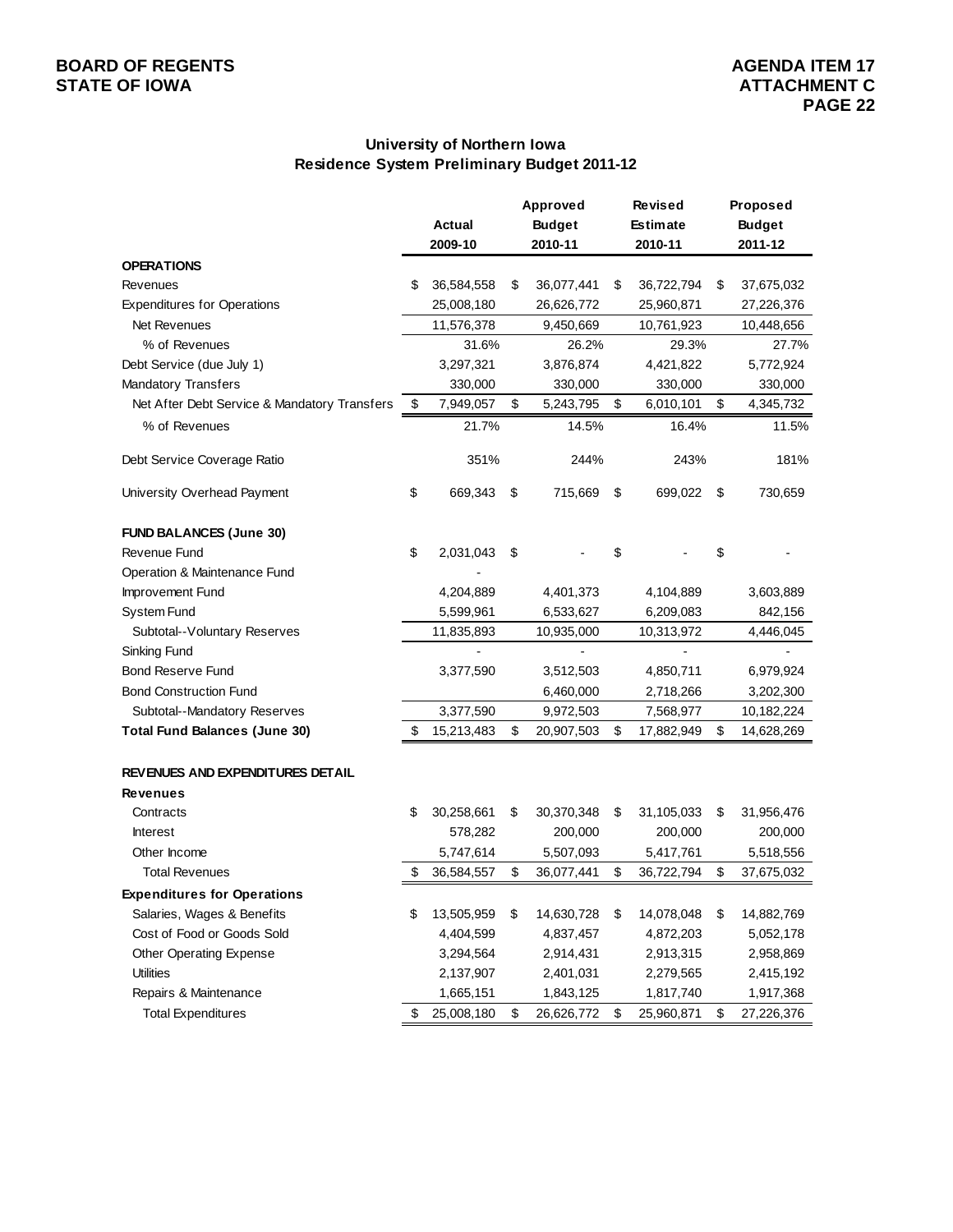### **UNIVERSITY OF NORTHERN IOWA PROPOSED RESIDENCE RATES ACADEMIC YEAR 2011‐12**

|                                        | <b>Room and Board Combined</b> |                            |       |          |  |  |  |  |
|----------------------------------------|--------------------------------|----------------------------|-------|----------|--|--|--|--|
|                                        | 2010-11                        | 2011-12                    | \$    | %        |  |  |  |  |
| <b>Residence Halls - Academic Year</b> | Rate                           | Proposed rate (a) Increase |       | Increase |  |  |  |  |
| Double Room w/meal plan                |                                |                            |       |          |  |  |  |  |
| Premium Plan (b)                       | \$8,097                        | \$8,416                    | \$319 | 3.9%     |  |  |  |  |
| Any 19 (b) - Full Board                | \$7,120                        | \$7,426                    | \$306 | 4.3%     |  |  |  |  |
| 19 Plus (b)                            | \$7,442                        | \$7,751                    | \$309 | 4.2%     |  |  |  |  |
| 14 Plus (b)                            | \$7,396                        | \$7,701                    | \$305 | 4.1%     |  |  |  |  |
| Any $14(b)$                            | \$7,074                        | \$7,376                    | \$302 | 4.3%     |  |  |  |  |
| Any 150                                | \$6,781                        | \$7,054                    | \$273 | 4.0%     |  |  |  |  |
| 150 Basic                              | \$6,169                        | \$6,453                    | \$284 | 4.6%     |  |  |  |  |
| Any 125                                | \$6,061                        | \$6,335                    | \$274 | 4.5%     |  |  |  |  |
| 10 Plus                                | \$6,614                        | \$6,903                    | \$289 | 4.4%     |  |  |  |  |
| Any 10                                 | \$6,486                        | \$6,775                    | \$289 | 4.5%     |  |  |  |  |
| Bartlett Hall additional charge        | \$122                          | \$128                      | \$6   | 4.9%     |  |  |  |  |
| Single room additional charge          | \$825                          | \$825                      | \$0   | 0%       |  |  |  |  |
| Double room contracted as a            |                                |                            |       |          |  |  |  |  |
| single room additional charge          | \$1,200                        | \$1,200                    | \$0   | 0%       |  |  |  |  |

*(a) Students participating in the 2‐Year Advantage Plan will continue to pay 2010‐11 rates.*

*(b) Plans available to freshmen.*

| Overflow housing credit        | \$50 plus \$25 for each week beginning the third week |         |       |      |  |
|--------------------------------|-------------------------------------------------------|---------|-------|------|--|
| Residence Hall activity fee    | \$20                                                  | \$20    | \$0   | 0%   |  |
| Per day early arrival          | \$30                                                  | \$30    | \$0   | 0%   |  |
| <b>ROTH (Room only option)</b> |                                                       |         |       |      |  |
| 8 Person Suite Double          | \$3,053                                               | \$3,206 | \$153 | 5.0% |  |
| 8 Person Suite Single          | \$4,226                                               | \$4,438 | \$212 | 5.0% |  |
| 6 Person Apt. Double           | \$3,596                                               | \$3,776 | \$180 | 5.0% |  |
| 6 Person Apt. Single           | \$5,031                                               | \$5,283 | \$252 | 5.0% |  |
| 4 Person Apt. Double           | \$3,596                                               | \$3,776 | \$180 | 5.0% |  |
| 4 Person Apt. Single           | \$5,031                                               | \$5,283 | \$252 | 5.0% |  |
| 2 Person Apt. Double           | \$4,415                                               | \$4,636 | \$221 | 5.0% |  |
| 2 Person Apt. Single           | \$5,838                                               | \$6,130 | \$292 | 5.0% |  |